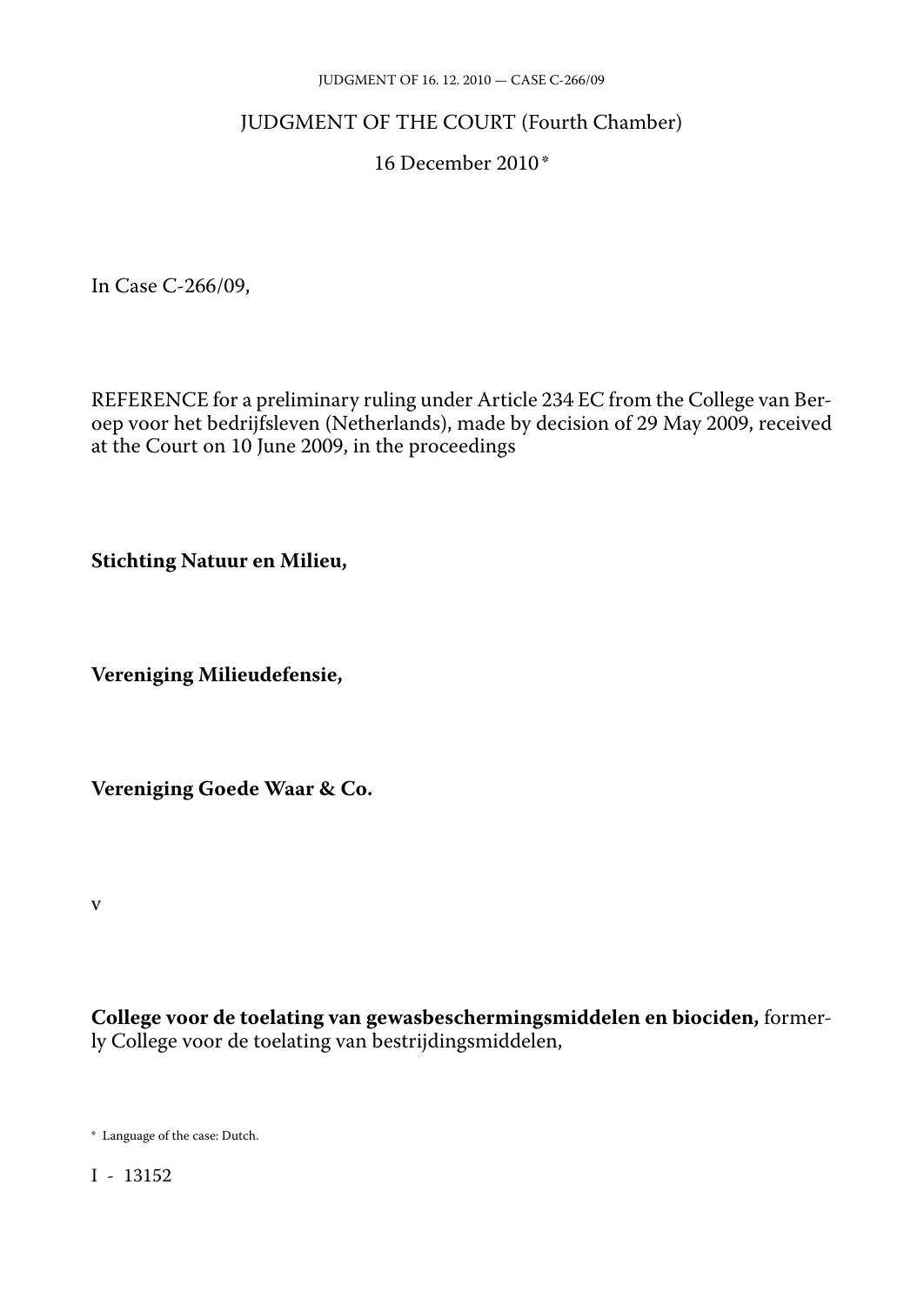other parties:

**Bayer CropScience BV,**

**Nederlandse Stichting voor Fytofarmacie,**

THE COURT (Fourth Chamber),

composed of J.-C. Bonichot (Rapporteur), President of the Chamber, K. Schiemann, L. Bay Larsen, C. Toader and A. Prechal, Judges,

Advocate General: J. Kokott, Registrar: M. Ferreira, Principal Administrator,

having regard to the written procedure and further to the hearing on 9 September 2010,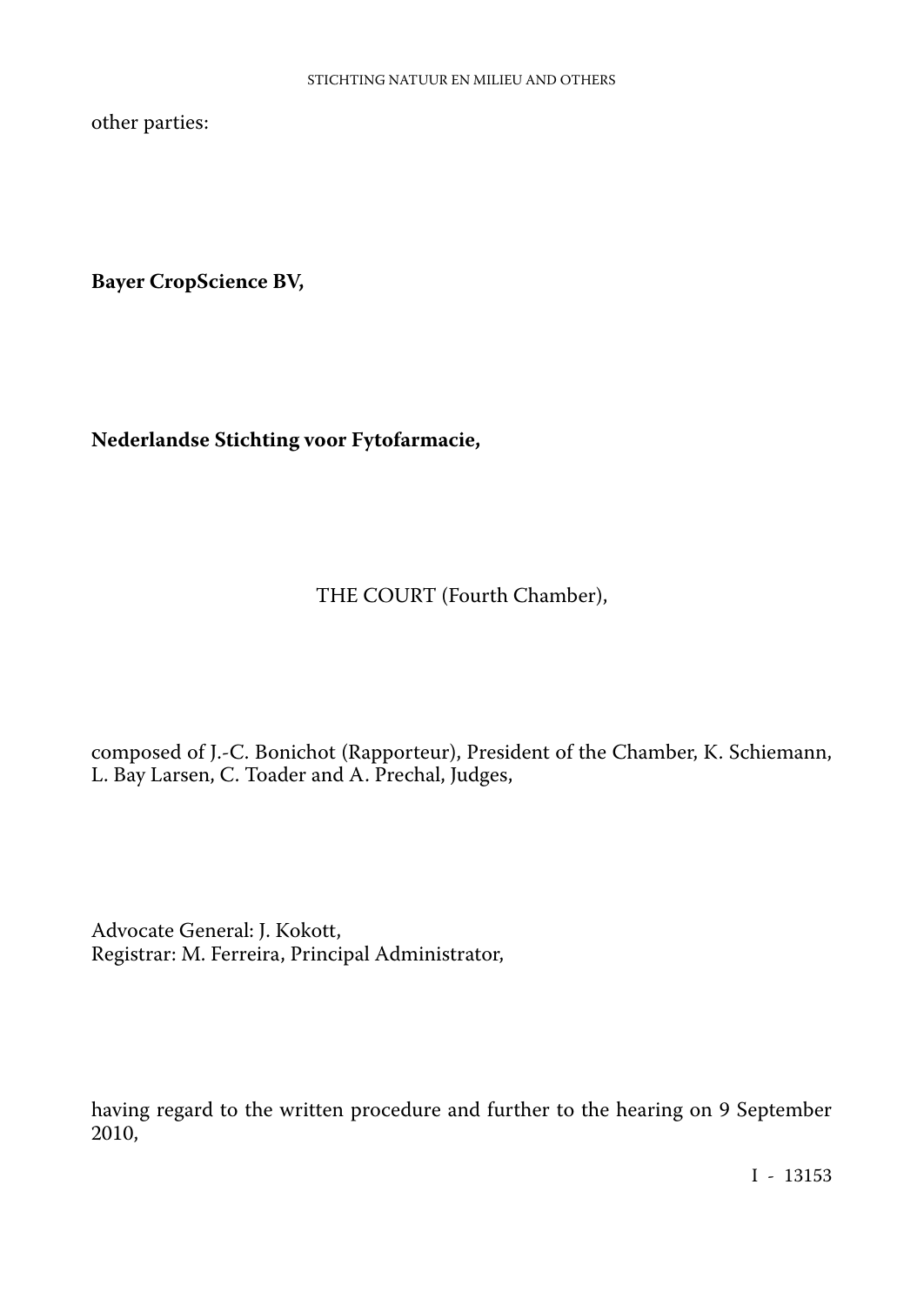after considering the observations submitted on behalf of:

— Stichting Natuur en Milieu, by J. Rutteman and B.N. Kloostra, advocaat,

— Vereniging Milieudefensie, by B.N. Kloostra, advocaat,

— Vereniging Goede Waar & Co., by B.N. Kloostra, advocaat,

— the College voor de toelating van gewasbeschermingsmiddelen en biociden, formerly College voor de toelating van bestrijdingsmiddelen, by I.L. Rol, and by R. van den Tweel, advocaat,

— Bayer CropScience BV, by D. Waelbroeck, E. Antypas and E. Broeren, advocaten,

— the Netherlands Government, by C. Wissels and Y. de Vries, acting as Agents,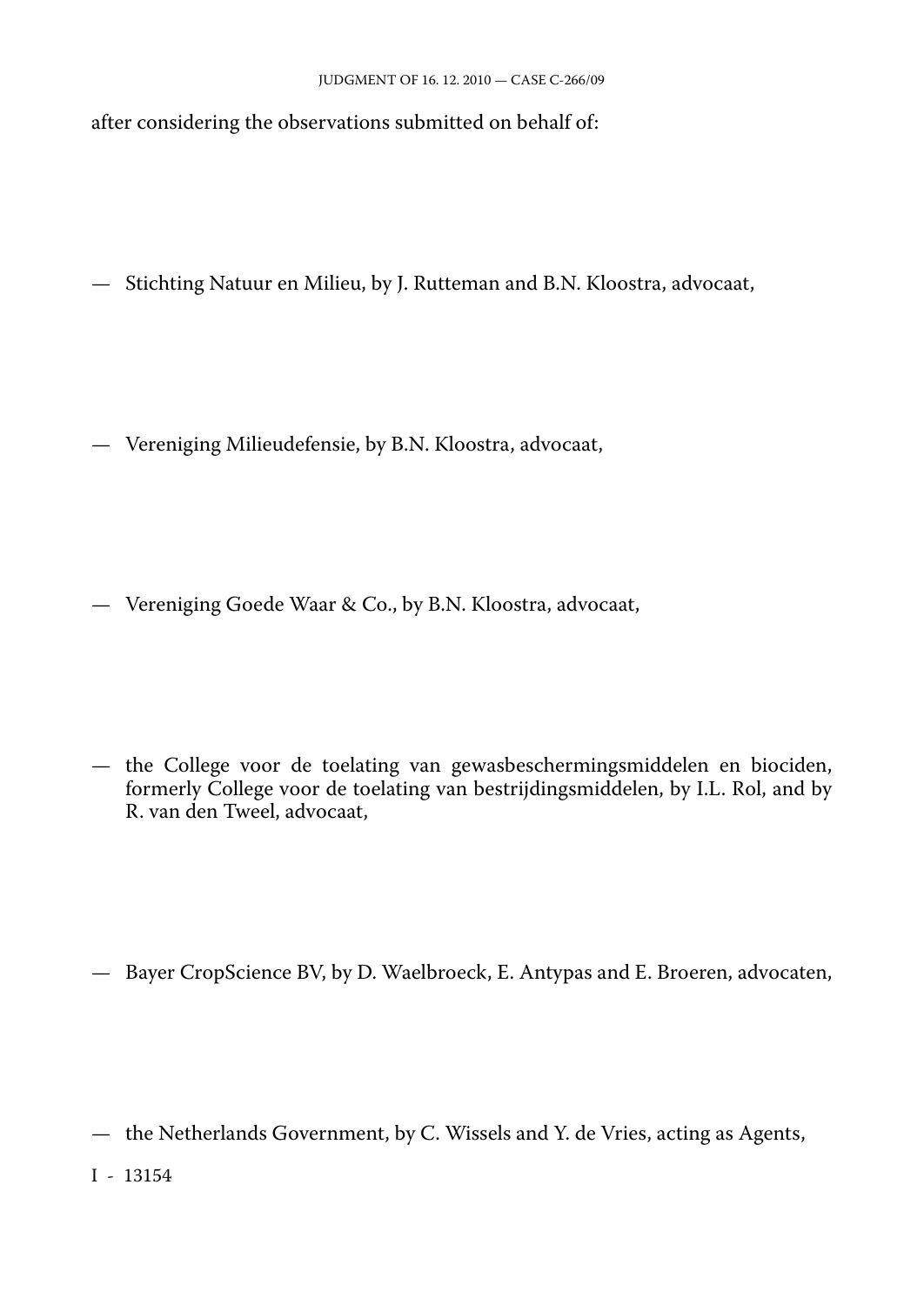- the Greek Government, by S. Papaioannou and I. Chalkias, acting as Agents,
- the European Commission, by P. Oliver and B. Burggraaf, acting as Agents,

after hearing the Opinion of the Advocate General at the sitting on 23 September 2010,

gives the following

# **Judgment**

- <sup>1</sup> This reference for a preliminary ruling concerns the interpretation of Council Directive 91/414/EEC of 15 July 1991 concerning the placing of plant protection prod ucts on the market (OJ 1991 L 230, p. 1) and Directive 2003/4/EC of the European Parliament and of the Council of 28 January 2003 on public access to environmental information and repealing Council Directive 90/313/EEC (OJ 2003 L 41, p. 26).
- <sup>2</sup> The reference has been made in proceedings brought by Stichting Natuur en Milieu, Vereniging Milieudefensie and Vereniging Goede Waar & Co. for annulment of the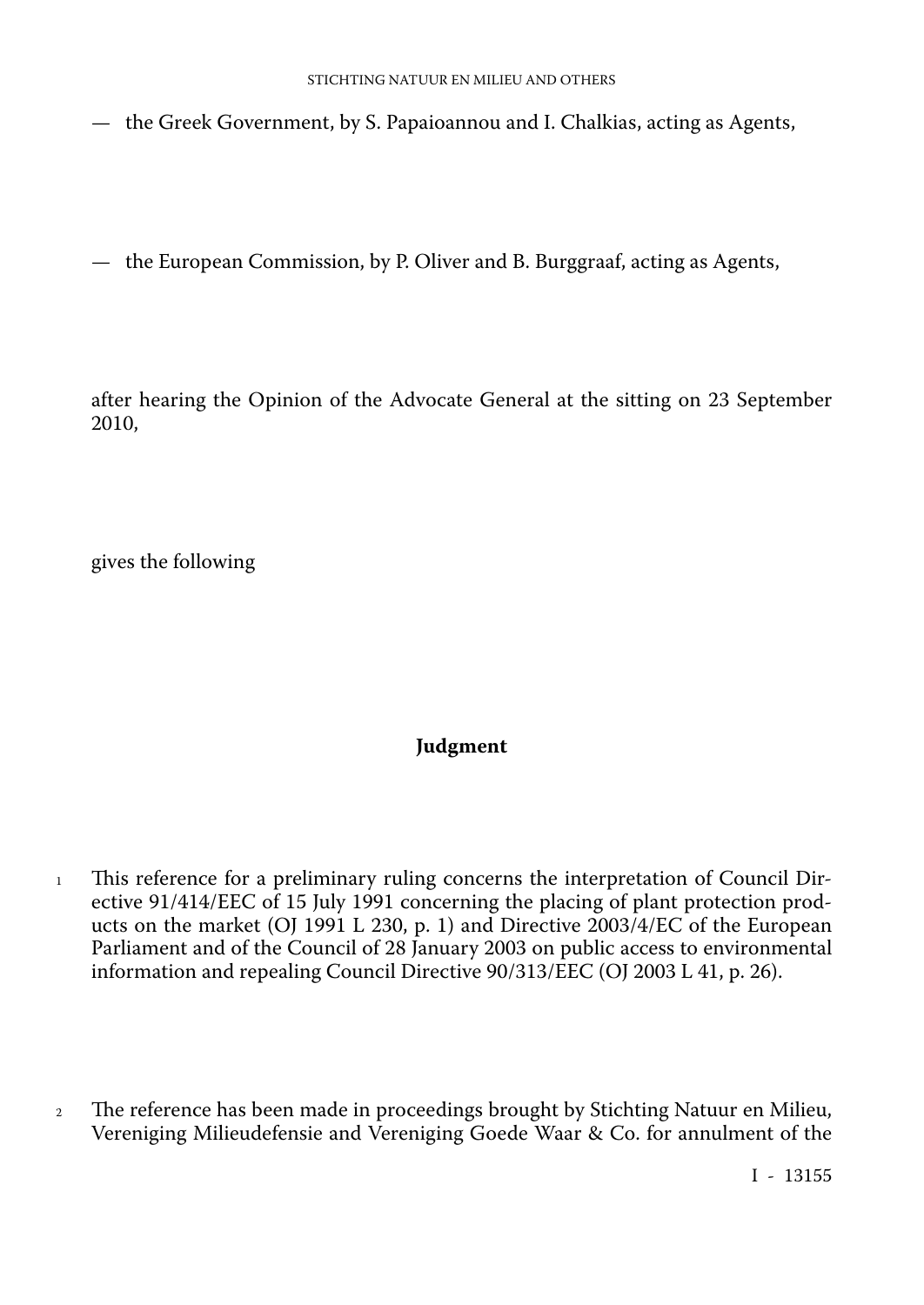decision of the College voor de toelating van gewasbeschermingsmiddelen en bioci den, formerly College voor de toelating van bestrijdingsmiddelen, ('the CTB') refus ing to disclose to them certain studies and reports on field trials concerning residues and effectiveness of the active substance propamocarb on or in lettuce ('the contested decision').

**Legal context**

*European Union law*

Directive 90/313/EEC

<sup>3</sup> Under Article 3 of Council Directive 90/313/EEC of 7 June 1990 on the freedom of access to information on the environment (OJ 1990 L 158, p. 56):

'1. Save as provided in this Article, Member States shall ensure that public authori ties are required to make available information relating to the environment to any natural or legal person at his request and without his having to prove an interest.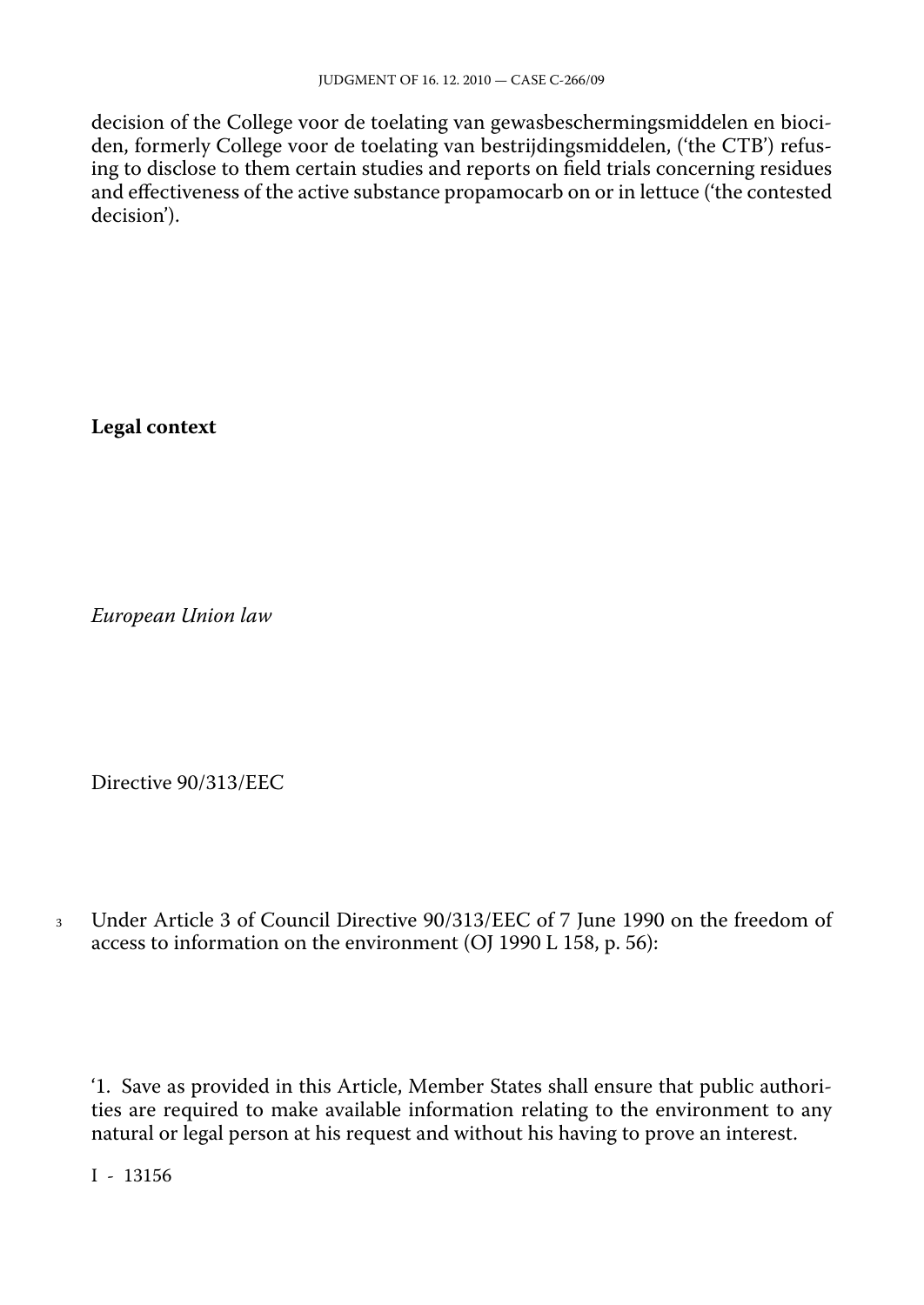Member States shall define the practical arrangements under which such information is effectively made available.

2. Member States may provide for a request for such information to be refused where it affects:

- commercial and industrial confidentiality, including intellectual property,
- the confidentiality of personal data and/or files,

…

...

…'

— material supplied by a third party without that party being under a legal obliga tion to do so,

Information held by public authorities shall be supplied in part where it is possible to separate out information on items concerning the interests referred to above.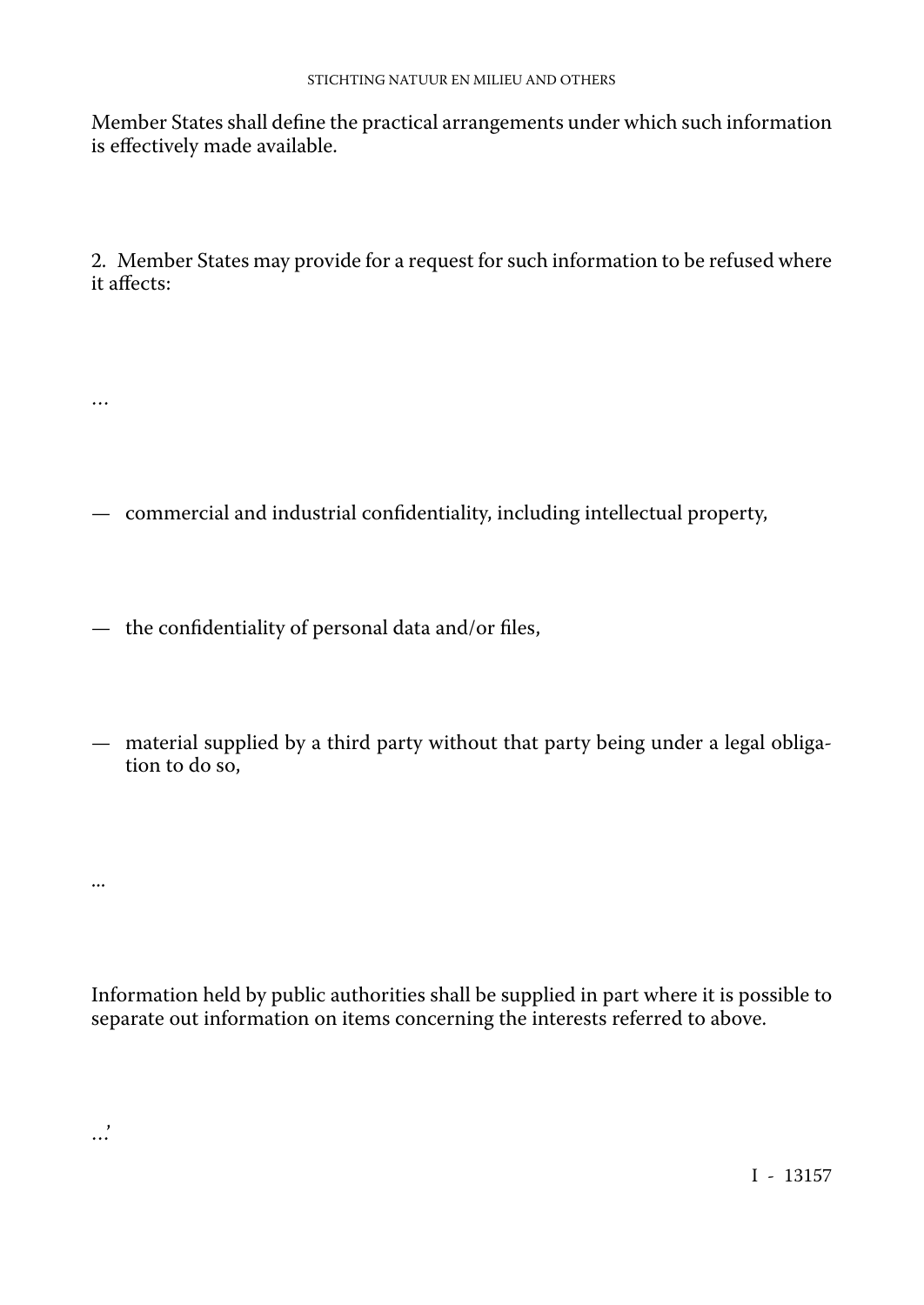Directive 90/642/EEC

<sup>4</sup> Under Article 5b(2) of Council Directive 90/642/EEC of 27 November 1990 on the fixing of maximum levels for pesticide residues in and on certain products of plant origin, including fruit and vegetables (OJ 1990 L 350, p. 71), as amended by Council Directive 97/41/EC of 25 June 1997 (OJ 1997 L 184, p. 33):

'Member States shall introduce arrangements for establishing maximum residue lev els, whether permanent or temporary, for products referred to in Article 1(1), brought into their territories from a Member State of origin, taking into account good agri cultural practice in the Member State of origin, and without prejudice to conditions necessary to protect the health of consumers, in cases where no maximum residue levels have been established for these products in accordance with the provisions of Articles 3(1) or 5a.'

Directive 91/414

<sup>5</sup> In accordance with Article 5(1) of Directive 91/414:

'In the light of current scientific and technical knowledge, an active substance shall be included in Annex I for an initial period not exceeding 10 years, if it may be expected that plant protection products containing the active substance will fulfil the following conditions:

(a) their residues, consequent on application consistent with good plant protec tion practice, do not have any harmful effects on human or animal health or on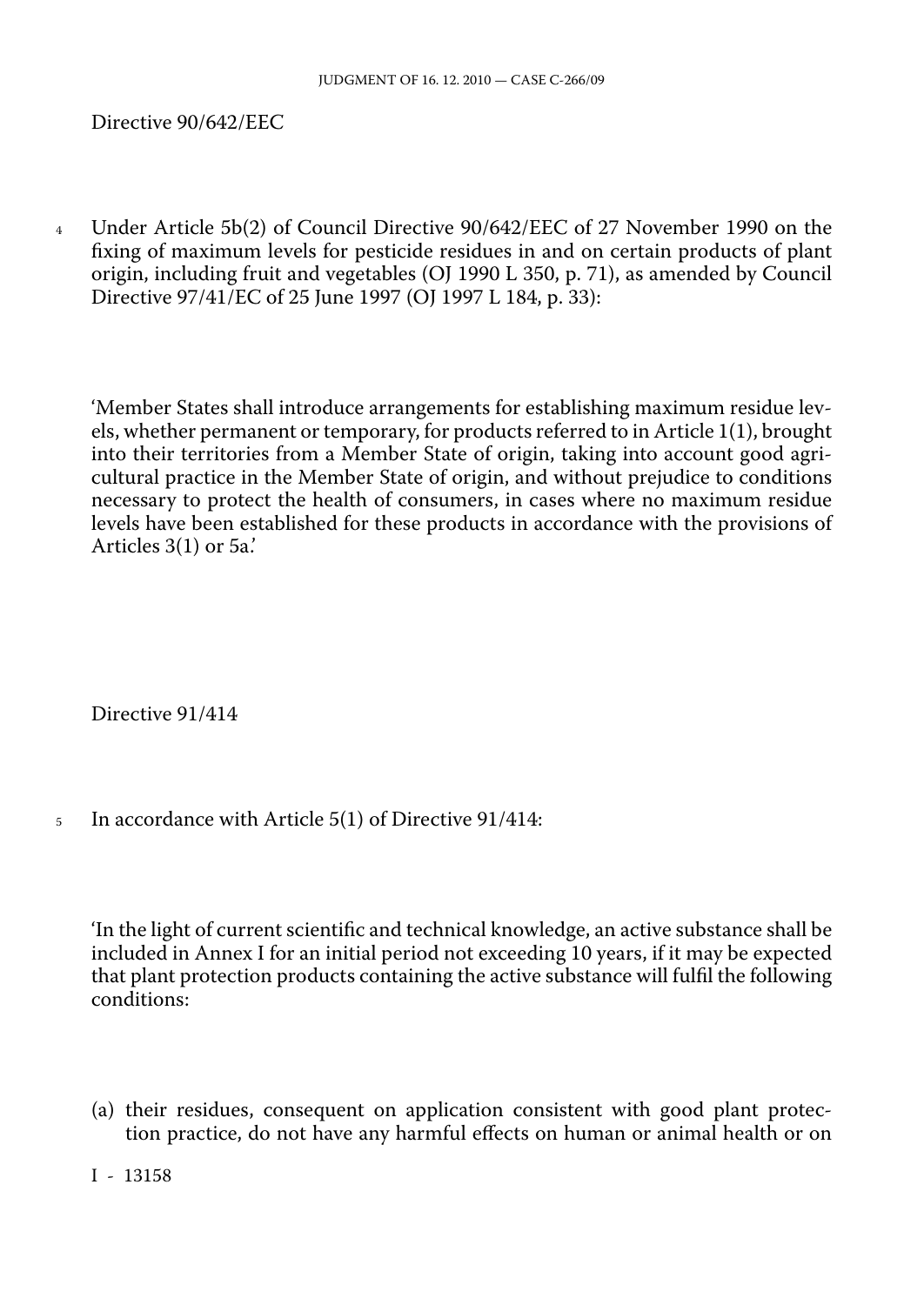groundwater or any unacceptable influence on the environment, and the said residues, in so far as they are of toxicological or environmental significance, can be measured by methods in general use;

- (b) their use, consequent on application consistent with good plant protection prac tice, does not have any harmful effects on human or animal health or any un acceptable influence on the environment as provided for in Article  $4(1)(b)(iv)$ and  $(v)$ .
- <sup>6</sup> Article 14 of Directive 91/414 provides:

'Member States and the Commission shall, without prejudice to Council Directive 90/313 …, ensure that information submitted by applicants involving industrial and commercial secrets is treated as confidential if the applicant wishing to have an active substance included in Annex I or the applicant for authorisation of a plant protection product so requests, and if the Member State or the Commission accepts that the ap plicant's request is warranted.

Confidentiality shall not apply to:

…

…'

— a summary of the results of the tests to establish the substance's or product's efficacy and harmlessness to humans, animals, plants and the environment,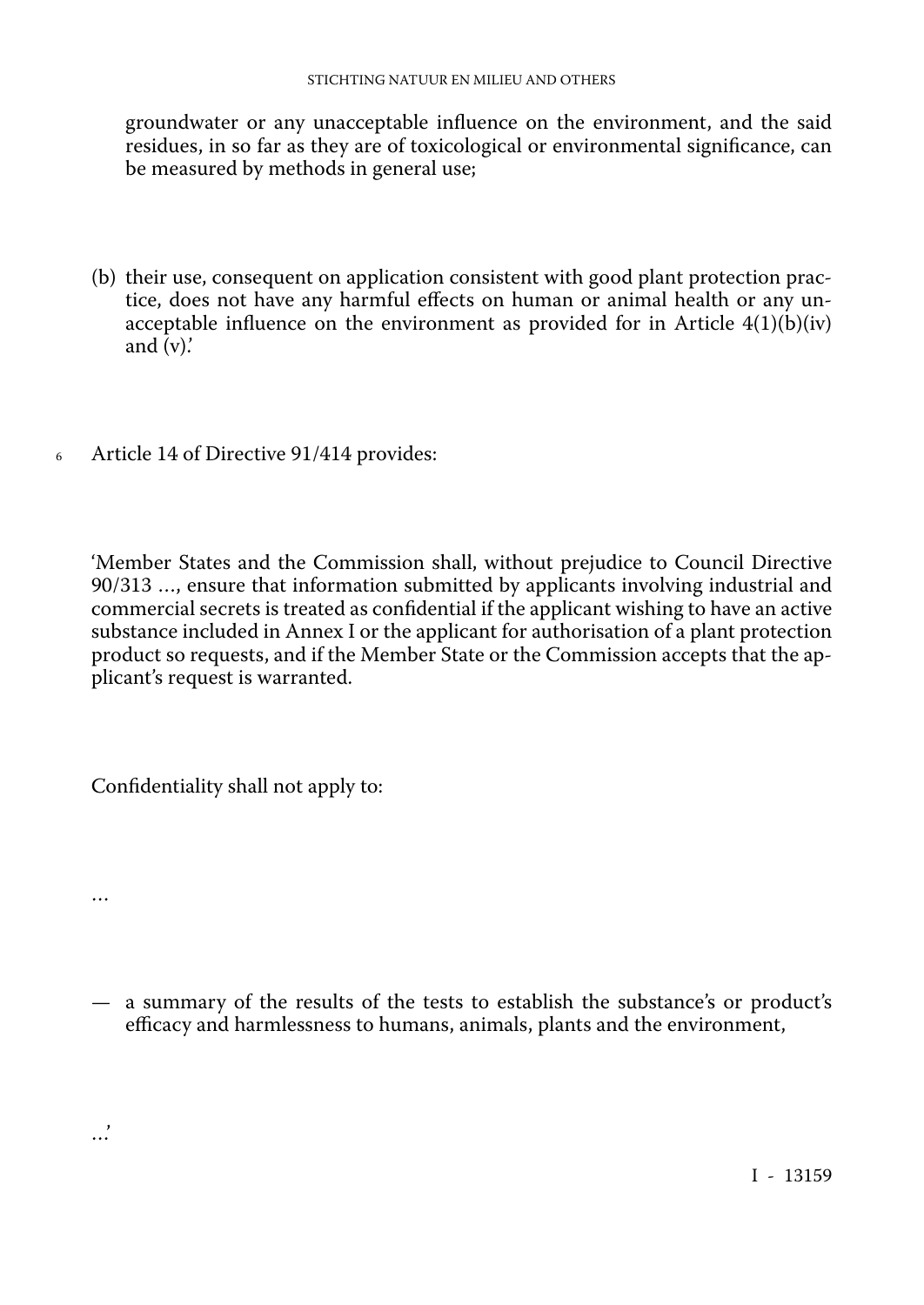Directive 2003/4

<sup>7</sup> Recital 5 in the preamble to Directive 2003/4 states:

'On 25 June 1998 the European Community signed the UN/ECE Convention on Ac cess to Information, Public Participation in Decision-Making and Access to Justice in Environmental Matters ("the Aarhus Convention"). Provisions of Community law must be consistent with that Convention with a view to its conclusion by the Euro pean Community.'

<sup>8</sup> Under Article 2 of Directive 2003/4:

'For the purposes of this Directive:

- 1. "Environmental information" shall mean any information in written, visual, aural, electronic or any other material form on:
	- (a) the state of the elements of the environment, such as air and atmosphere, water, soil, land, landscape and natural sites including wetlands, coastal and marine areas, biological diversity and its components, including genetically modified organisms, and the interaction among these elements;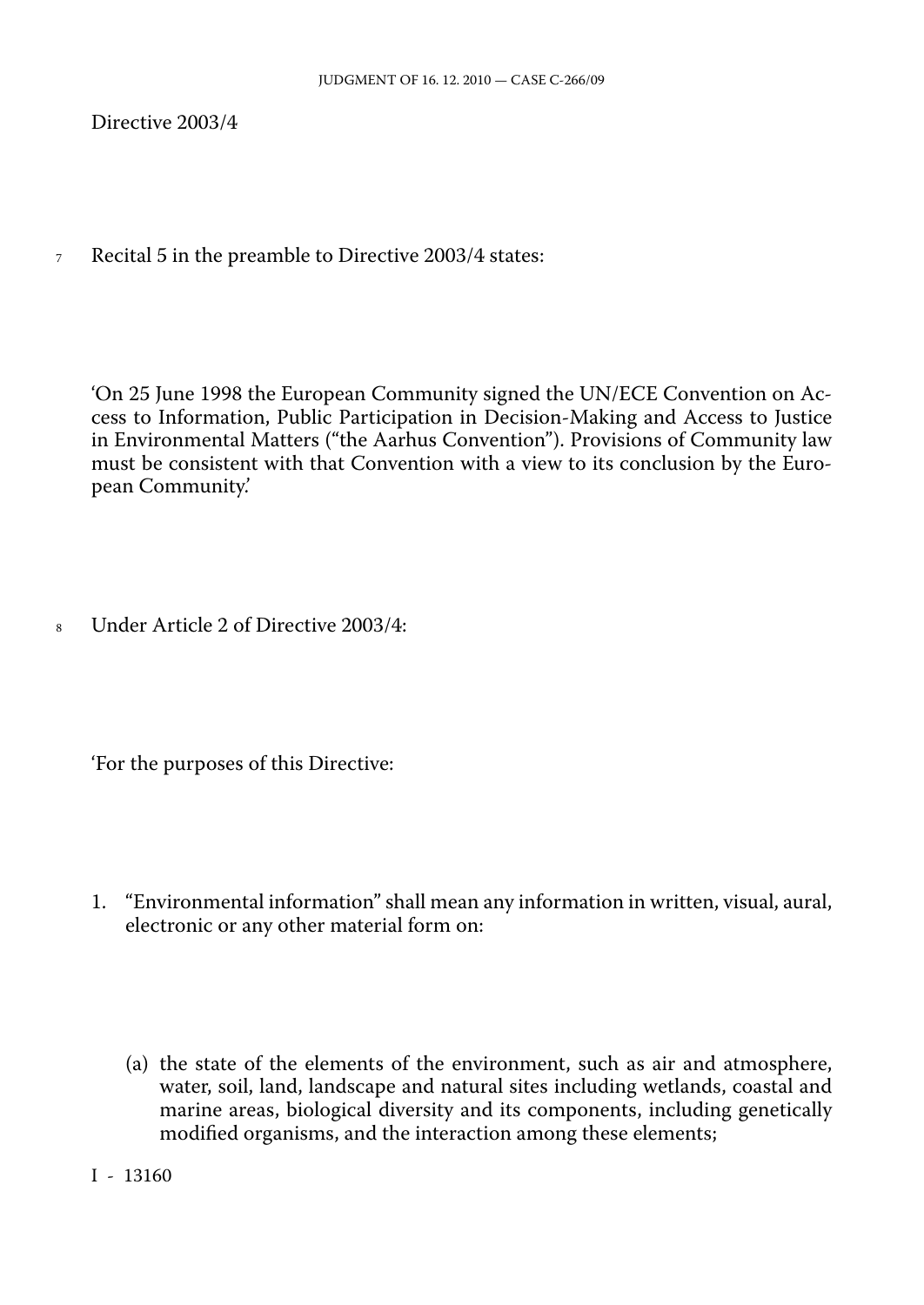(b) factors, such as substances, energy, noise, radiation or waste, … emissions, discharges and other releases into the environment, affecting or likely to af fect the elements of the environment referred to in (a);

(c) measures (including administrative measures), such as policies, legislation, plans, programmes, environmental agreements, and activities affecting or likely to affect the elements and factors referred to in (a) and (b) as well as measures or activities designed to protect those elements;

…

…'

(f) the state of human health and safety, including the contamination of the food chain, where relevant, conditions of human life, cultural sites and built struc tures inasmuch as they are or may be affected by the state of the elements of the environment referred to in (a) or, through those elements, by any of the matters referred to in (b) and (c).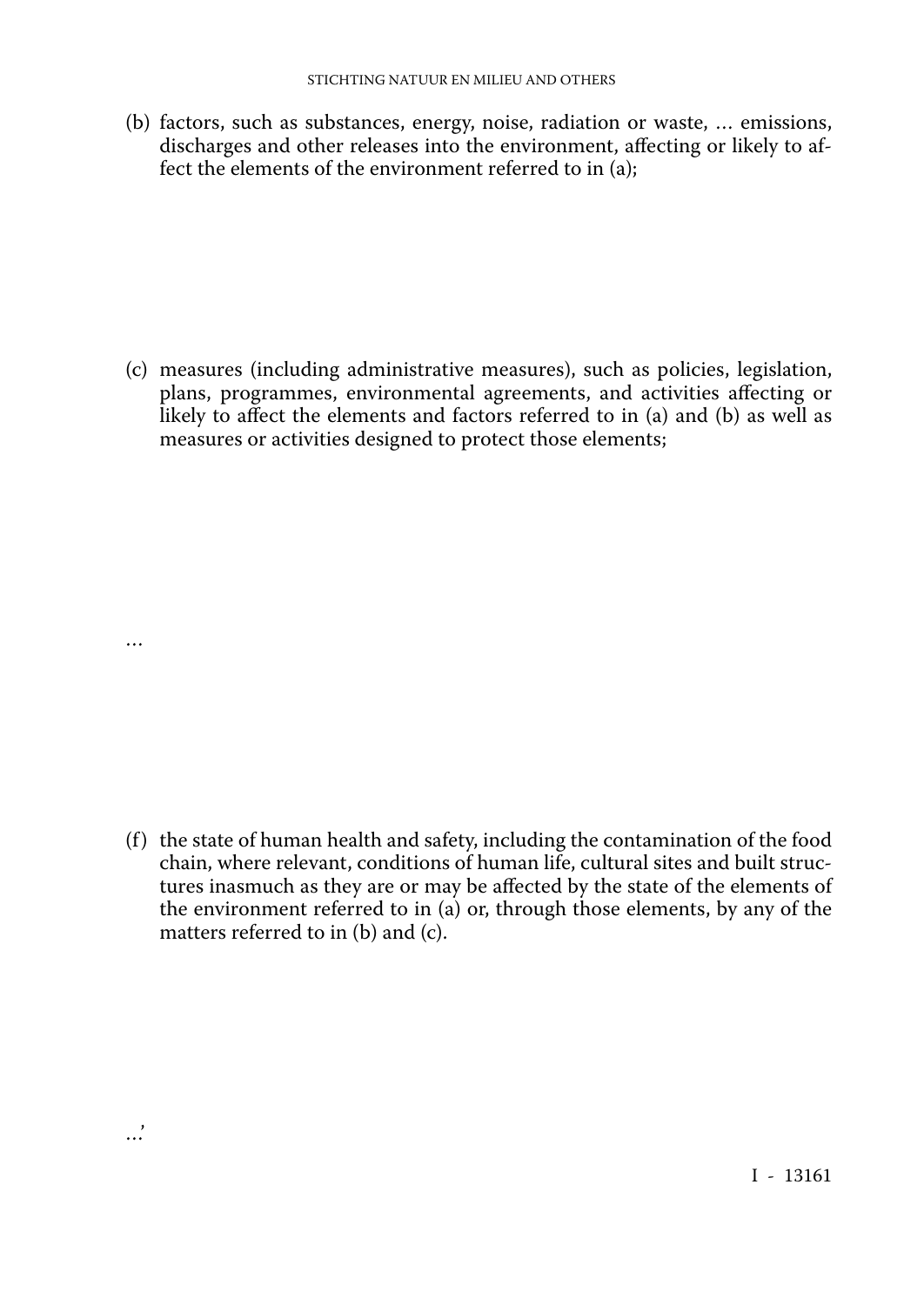<sup>9</sup> Article 4 of Directive 2003/4, 'Exceptions', provides in paragraph 2:

'Member States may provide for a request for environmental information to be refused if disclosure of the information would adversely affect:

(d) the confidentiality of commercial or industrial information where such confiden tiality is provided for by national or Community law to protect a legitimate eco nomic interest, including the public interest in maintaining statistical confidenti ality and tax secrecy;

The grounds for refusal mentioned in paragraphs 1 and 2 shall be interpreted in a restrictive way, taking into account for the particular case the public interest served by disclosure. In every particular case, the public interest served by disclosure shall be weighed against the interest served by the refusal. Member States may not, by virtue of paragraph  $2(a)$ ,  $(d)$ ,  $(f)$ ,  $(g)$  and  $(h)$ , provide for a request to be refused where the request relates to information on emissions into the environment.

…

…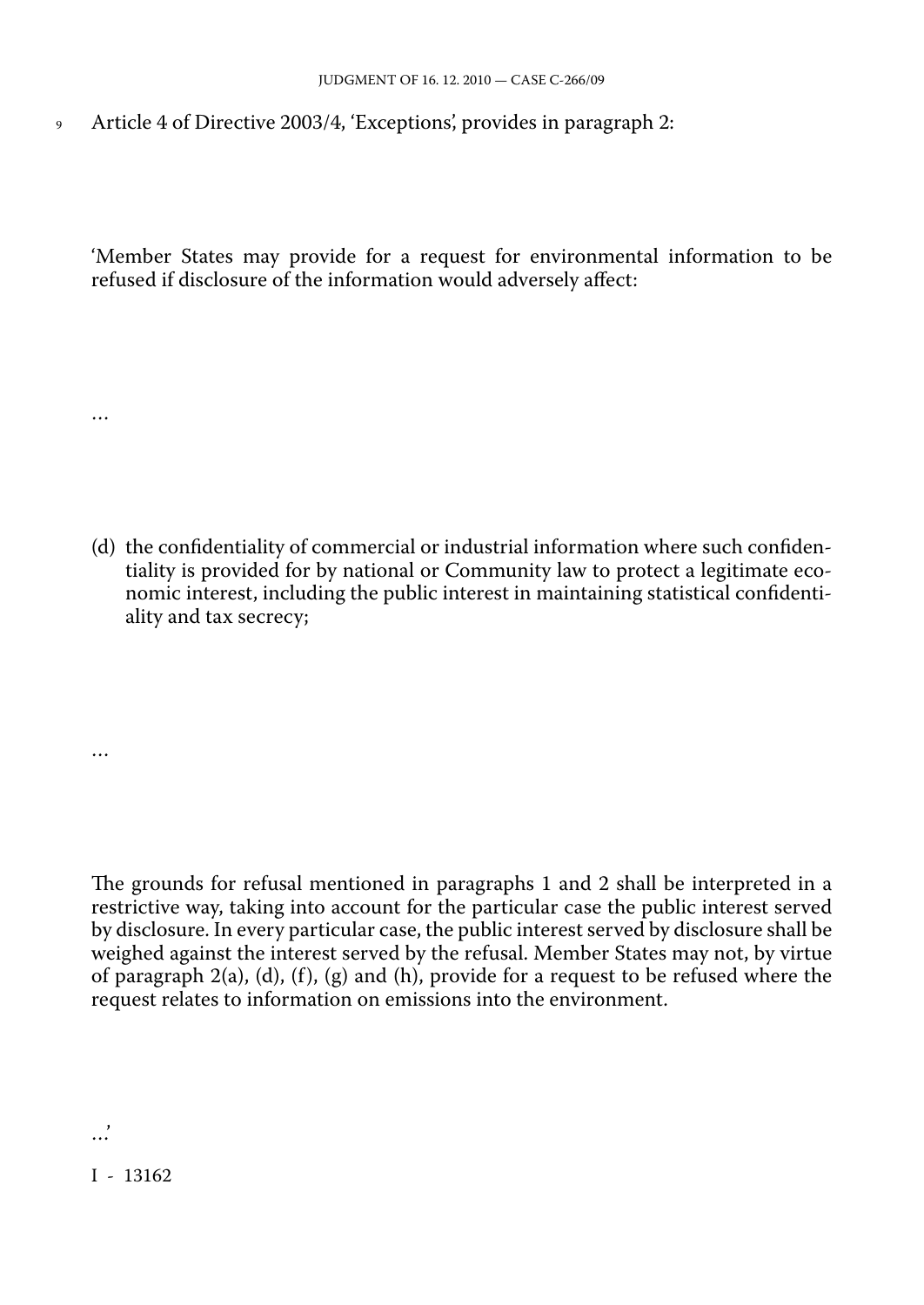<sup>10</sup> Article 11 of Directive 2003/4 provides:

'Directive 90/313/EEC is hereby repealed with effect from 14 February 2005.

References to the repealed Directive shall be construed as referring to this Directive and shall be read in accordance with the correlation table in the Annex.'

Decision 2005/370/EC

<sup>11</sup> By Decision 2005/370/EC of 17 February 2005 on the conclusion, on behalf of the Eu ropean Community, of the Convention on access to information, public participation in decision-making and access to justice in environmental matters (OJ 2005 L 124, p. 1), the Council of the European Union approved that convention.

*National legislation*

<sup>12</sup> In accordance with Article 22 of the Law on pesticides of 1962 (Bestrijdingsmidde lenwet 1962):

'1. The obligation of confidentiality on the basis of Article 2:5 of the General Law on administrative law (Algemene wet bestuursrecht) shall not apply to components of a pesticide which are injurious to humans or to animals or plants whose conservation is desired.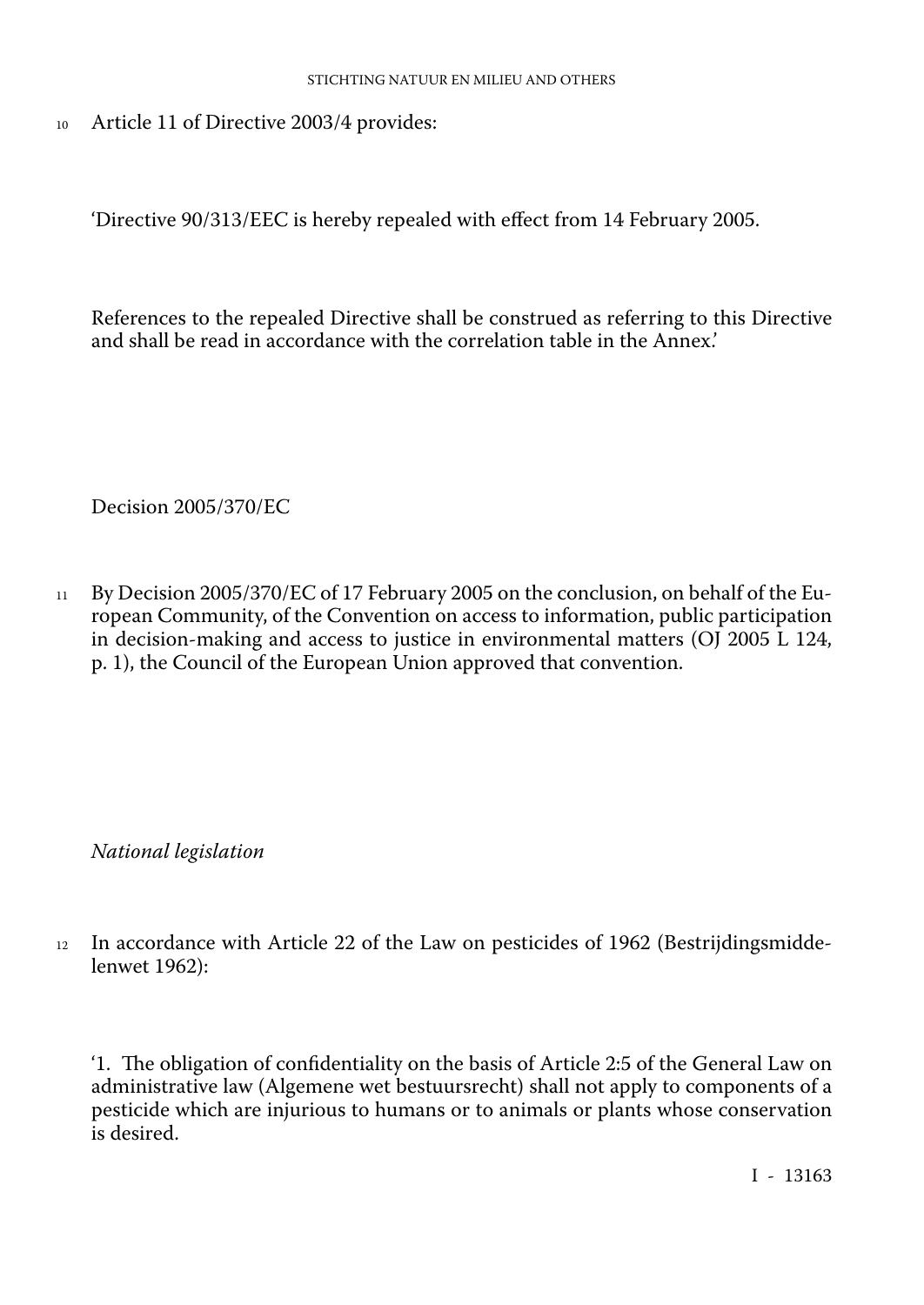2. If a document submitted, in accordance with provisions of this law or provisions enacted under this law, to Our Minister concerned or to the college or to another per son or institution contains information, or if information can be deduced from such a document, whose confidentiality is justified from the point of view of commercial secrets, Our Minister concerned or the college shall decide, on written request to that end from the person who submitted the document, that the information shall be treated confidentially. Such a request must be provided with reasons.

3. Our Minister concerned shall lay down rules on the information to which the obligation of confidentiality does not apply.'

<sup>13</sup> By ministerial regulation of 19 October 1999, the Minister for Health, Welfare and Sport, acting by agreement with the Secretary of State for Agriculture, Nature Pro tection and Fisheries, amended the regulation on residues of pesticides. That amend ment inter alia set the maximum permitted residue level (MRL) for the pesticide pro pamocarb on or in lettuce at 15 mg/kg.

# **The dispute in the main proceedings and the questions referred for a preliminary ruling**

- <sup>14</sup> The amendment to the MRL for propamocarb on or in lettuce took place at the request of the holder of the product 'Previcur N'. Bayer CropScience BV ('Bayer') is the successor of that holder.
- <sup>15</sup> By letter of 31 January 2005, the applicants in the main proceedings inter alia asked the CTB to provide them with all the information which was the basis for the above mentioned decision fixing the MRL.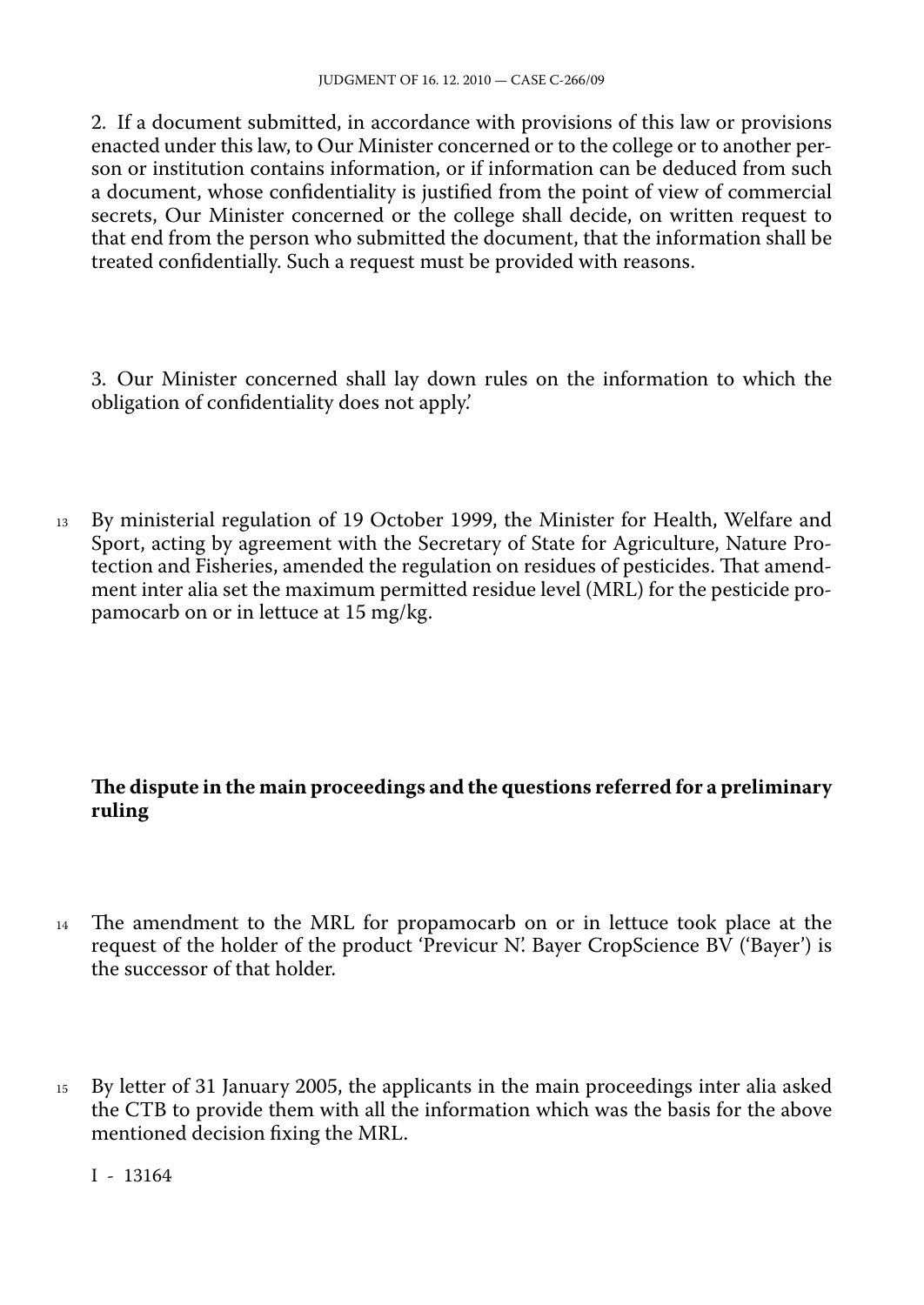- <sup>16</sup> By decision of 8 March 2005, the CTB rejected the request of the applicants in the main proceedings, on the basis of Article 22 of the Bestrijdingsmiddelenwet 1962. They lodged an objection against that decision by letter of 14 April 2005.
- <sup>17</sup> On 31 May 2005 the CTB informed Bayer of the request for information made by the applicants in the main proceedings. It gave Bayer an opportunity to submit a request for confidential treatment of certain information in the documents concerned.
- <sup>18</sup> By letter of 13 July 2005, Bayer inter alia identified the documents which in its opinion contained commercial secrets. These were principally studies on residues and reports of field trials. Bayer asked for those documents to be treated confidentially.
- <sup>19</sup> On 22 June 2007 the CTB refused to disclose the residue studies and field trial reports, in order to protect industrial secrets. It provided a list of documents copies of which could be supplied. The list was supplemented by a correcting decision of 17 July 2007.
- <sup>20</sup> The application made to the referring court by the applicants in the main proceedings is directed against the decision of 22 June 2007 and the correcting decision of 17 July 2007. Those two acts together constitute the contested decision.
- <sup>21</sup> The referring court is uncertain essentially whether the national law on the basis of which disclosure of certain information was refused and its application in the present case are compatible with the obligations under Directive 2003/4.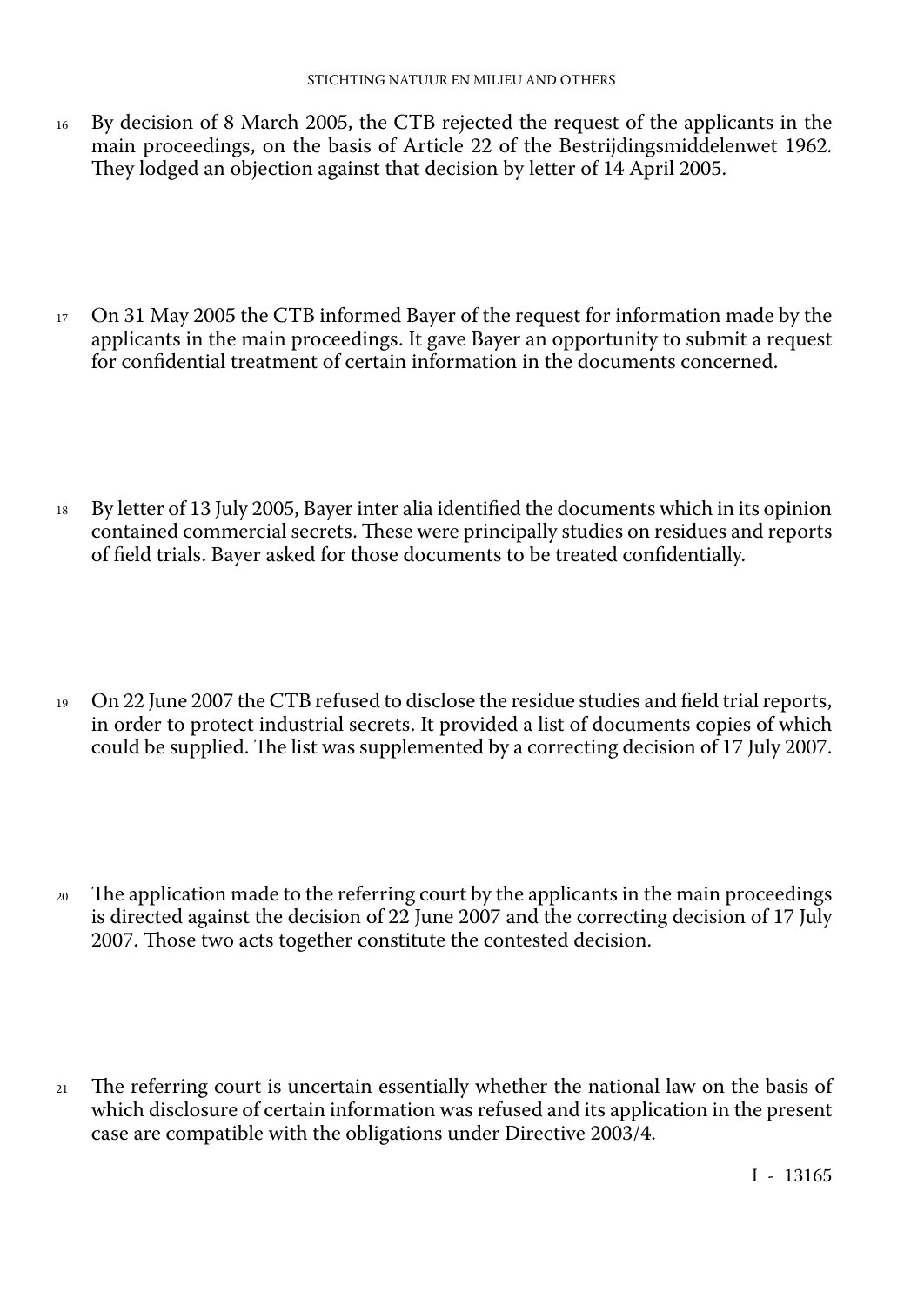<sup>22</sup> More precisely, its uncertainty concerns, in addition to the application *ratione tem poris* of Directive 2003/4 to the facts of the present case, the very concept of environ mental information regulated by that directive. It asks, first, whether the information which is the basis of the definition of an MRL of a plant protection product consti tutes such environmental information and therefore falls within the material scope of that directive.

<sup>23</sup> Next, noting that Article 14 of Directive 91/414 provides for the unconditional con fidentiality of industrial and commercial information, the referring court raises the question of the scope of that article, given that it is stated to apply 'without prejudice to Council Directive [2003/4]'. Article 4 of the latter directive gives information prec edence over confidentiality in connection with industrial secrets, or at least requires the national authorities to balance the interests involved.

- $24$  Finally, the national court questions whether that balancing of interests can be done generally, once for all, in the provisions adopted by the legislature or the competent administrative authorities, or whether it has to be done on a case by case basis.
- <sup>25</sup> In those circumstances the College van Beroep voor het bedrijfsleven decided to stay the proceedings and to refer the following questions to the Court for a preliminary ruling:
	- '1. Must the term "environmental information" in Article 2 of Directive 2003/4 … be interpreted as meaning that it includes information submitted within the frame work of a national procedure for the authorisation, or the extension of the au thorisation, of a plant protection product with a view to setting the maximum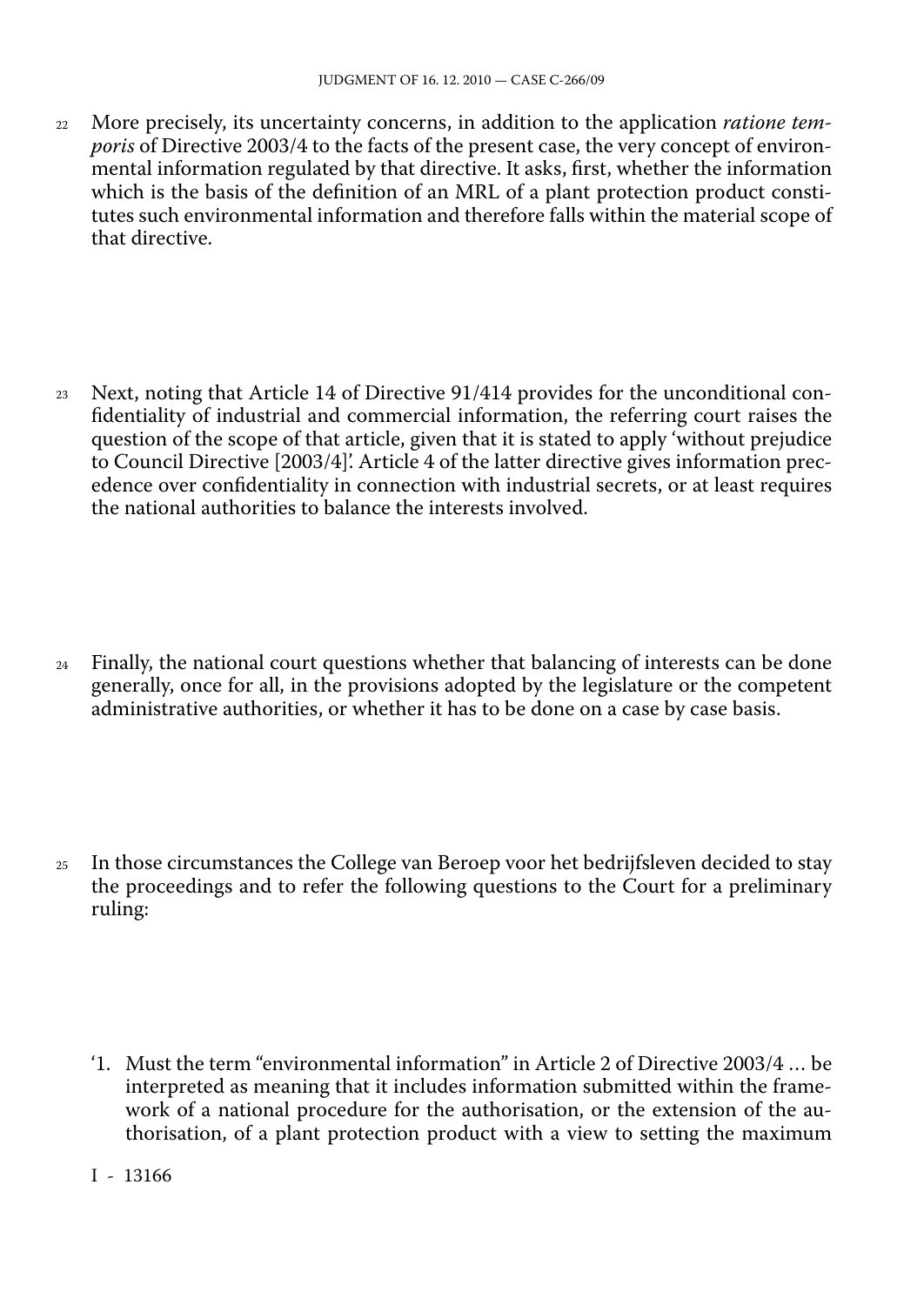quantity of a pesticide, a component thereof or reaction products which may be present in food or beverages?

- 2. If Question 1 is answered in the affirmative, what is the relationship between Article 14 of Directive 91/414 … and Directive 2003/4 … in so far as it is relevant to application to information as defined in the previous question, and specifically, is that relationship such that Article 14 of Directive 91/414 … may be applied only if that does not detract from the obligations laid down in Article 4(2) of Directive 2003/4 …?
- 3. If it follows from the answers to Questions 1 and 2 above that the defendant in the present case is bound to apply Article 4 of Directive 2003/4 …, does Article 4 of that directive mean that the weighing prescribed in that provision of the general interest served by disclosure against the specific interest served by the refusal to disclose should take place at application level or that it may be effected in national legislation?'

# **The application to reopen the oral procedure**

<sup>26</sup> By letter of 7 October 2010, Bayer and the Nederlandse Stichting voor Fytofarmacie applied for the oral procedure to be reopened, submitting essentially that the parties should present argument on the question whether the information at issue in the main proceedings concerns emissions within the meaning of Article 4(2) of Directive 2003/4. In their view, that concept of emissions was analysed by the Advocate Gen eral in her Opinion even though, first, the referring court did not ask any question in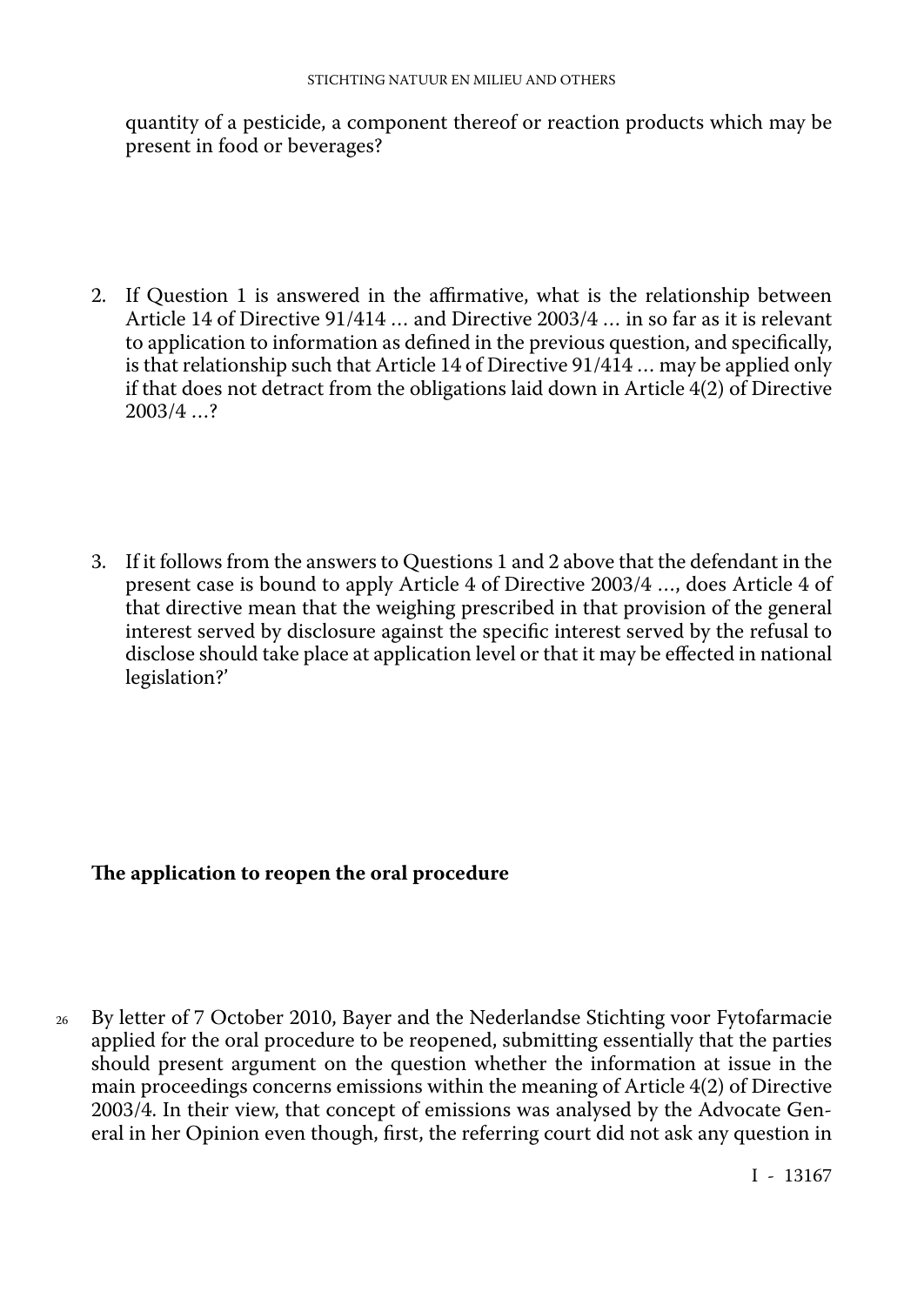this respect and, secondly, some parties did not make any submissions relating to that concept and those that did address it in their observations interpreted it in an entirely different way from that adopted in the Opinion.

<sup>27</sup> It should be recalled that the Court may of its own motion, or on a proposal from the Advocate General, or at the request of the parties, order the reopening of the oral procedure in accordance with Article 61 of the Rules of Procedure if it considers that it lacks sufficient information, or that the case must be dealt with on the basis of an argument which has not been debated between the parties (see, inter alia, Case C-42/07 *Liga Portuguesa de Futebol Profissional and Bwin International* [2009] ECR I-7633, paragraph 31 and the case-law cited).

<sup>28</sup> On the other hand, neither the Statute of the Court of Justice of the European Union nor its Rules of Procedure make provision for the parties to submit observations in response to the Advocate General's Opinion (see *Liga Portuguesa de Futebol Profis sional and Bwin International*, paragraph 32).

<sup>29</sup> The Court, having heard the Advocate General, takes the view that in the present case it has all the material necessary to answer the questions referred by the refer ring court, and that there is no need to consider the case by reference to an argument which was not the subject of debate before it.

<sup>30</sup> The request to reopen the oral procedure must therefore be rejected.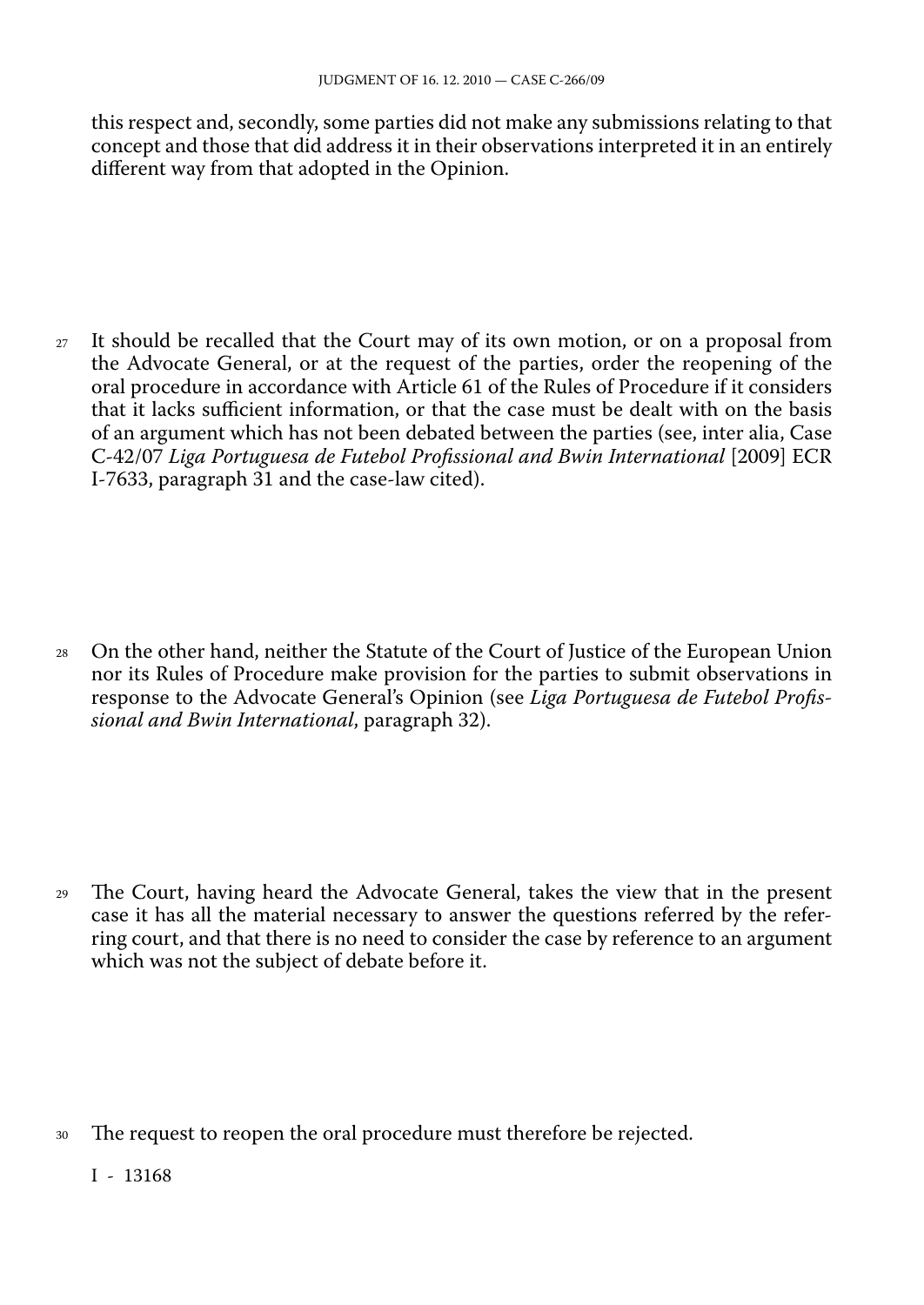#### **Consideration of the questions referred**

*Preliminary observations*

<sup>31</sup> The referring court considers that the facts of the main proceedings should be as sessed from the point of view of the law applicable on the date of the contested de cision. It therefore asks the Court for an interpretation of Directive 2003/4, which applied at that time. However, the Netherlands Government and the Commission submit that the interpretation should relate to the provisions of Directive 90/313, which, since it was repealed by Directive 2003/4 only from 14 February 2005, was in force both on the date on which the information whose disclosure is sought was sub mitted to the competent authorities and on the date on which a request for disclosure of information was first made to those authorities.

<sup>32</sup> As a matter of principle, a new rule of law applies from the entry into force of the act of which it forms part. While it does not apply to legal situations which have arisen and become definitive under the old law, it applies to their future effects, as well as to new legal situations (see, to that effect, Case C-428/08 *Monsanto Technology* [2010] ECR I-6765, paragraph 66). It is otherwise — subject to the principle of the nonretroactivity of legal acts — only if the new rule is accompanied by special provisions which specifically lay down its conditions of temporal application.

<sup>33</sup> It must be observed, in the present case, that Directive 2003/4, which repeals Directive 90/313, does not contain any special provisions in this respect.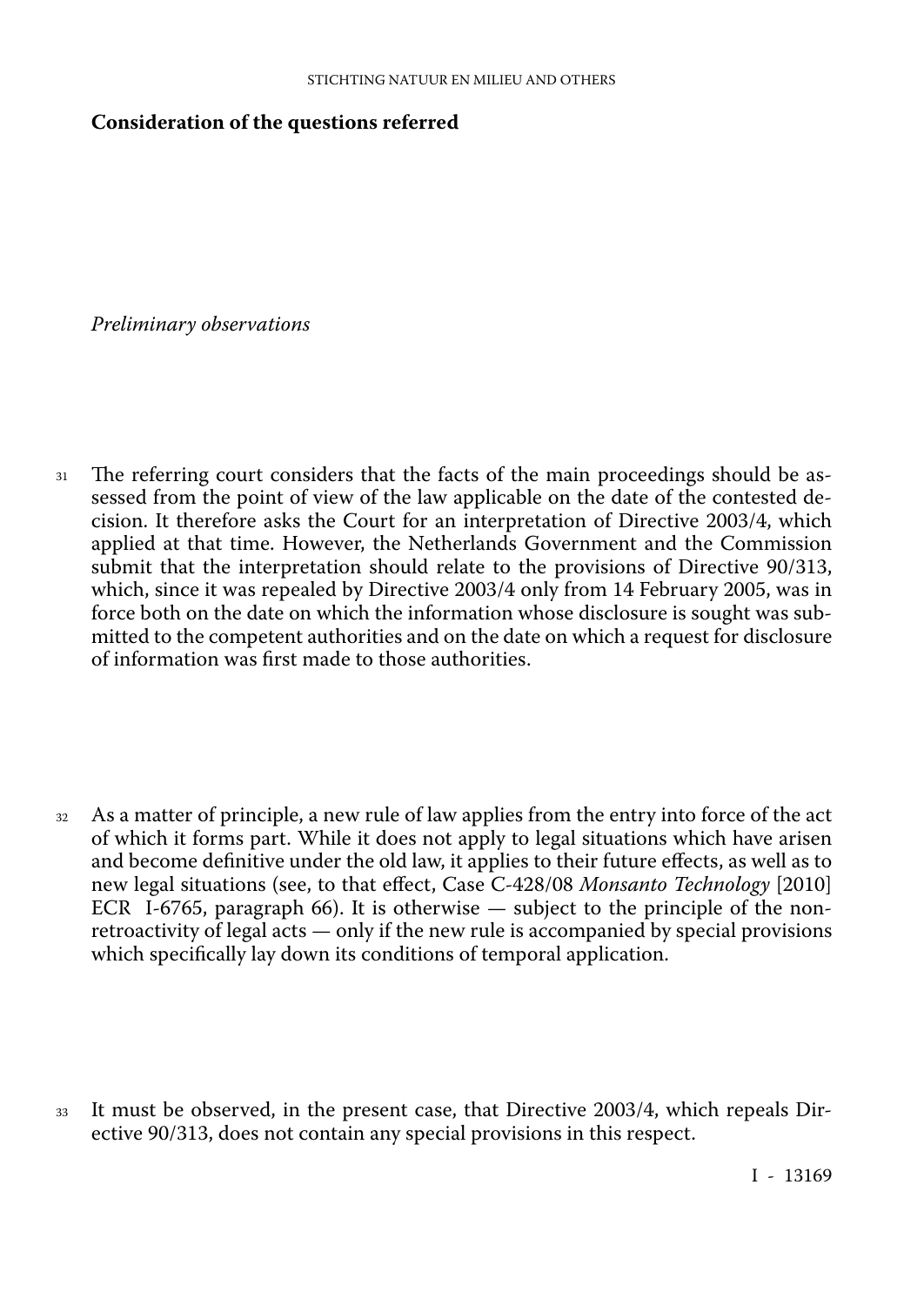<sup>34</sup> Moreover, the right of access to environmental information can crystallise only on the date on which the competent authorities have to take a decision on the request which has been made to them. Only then, as the Advocate General observes in point 28 of her Opinion, do those authorities have to assess, in the light of all the factual and legal circumstances of the case, whether or not the information requested should be supplied.

<sup>35</sup> In the present case, since the contested decision was taken after the period for the transposition of Directive 2003/4 had expired, it is in any event by reference to the right of access to environmental information as defined by that directive that the facts at issue in the main proceedings must be assessed, in the absence of any provision to the contrary in that directive, Article 3 of which moreover draws no distinction as regards the kind of information whose disclosure it governs between information which may have been in the possession of the competent authorities before 14 Febru ary 2005 or in their possession only after that date.

<sup>36</sup> Consequently, the Court must answer the questions referred in the light of Directive 2003/4, as the referring court requests.

*Question 1*

<sup>37</sup> Article 2 of Directive 2003/4 lists the various categories of information that fall within the concept of environmental information which European Union law subjects to the disclosure rules laid down by that directive. The referring court's first question is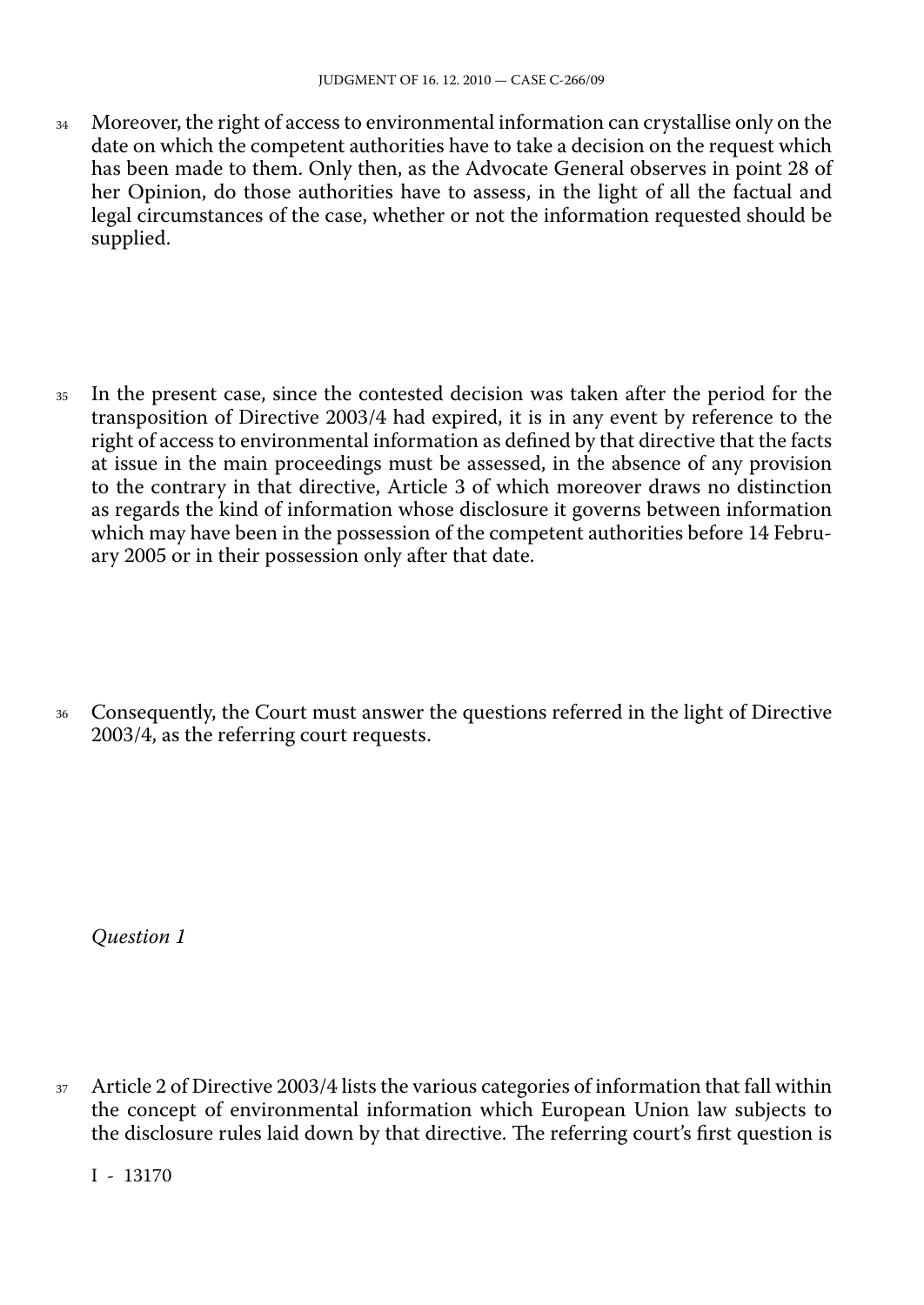consequently aimed at determining essentially whether information such as that at issue in the main proceedings falls within one of those categories.

<sup>38</sup> The contested decision is a refusal to disclose studies of residues and reports of field trials submitted in connection with a procedure for extending the authorisation of a product within the scope of Directive 91/414. In adopting that directive, the Euro pean Union legislature noted inter alia, as stated in the fourth recital in its preamble, that plant protection products can have non-beneficial effects upon plant production, and their use may involve risks and hazards for humans, animals and the environ ment, especially if they are placed on the market without having been officially tested and authorised and if they are incorrectly used.

<sup>39</sup> It is therefore undeniable that the information concerned by the contested decision, relating to residues of a plant protection product on food, forms part of an authorisa tion procedure whose purpose is precisely to prevent risks and hazards for humans, animals and the environment. On that basis, the information is in itself such as to concern the state of human health and safety, including where relevant the contami nation of the food chain, as set out in Article 2(1)(f) of Directive 2003/4.

40 However, in accordance with Article  $2(1)(f)$ , information of that kind falls within the scope of Directive 2003/4 only in so far as the state of human health and safety and the contamination of the food chain to which it relates are or may be affected by the state of the elements of the environment referred to in Article  $2(1)(a)$  or, through those elements, by any of the matters referred to in Article  $2(1)(b)$  and (c) of that directive.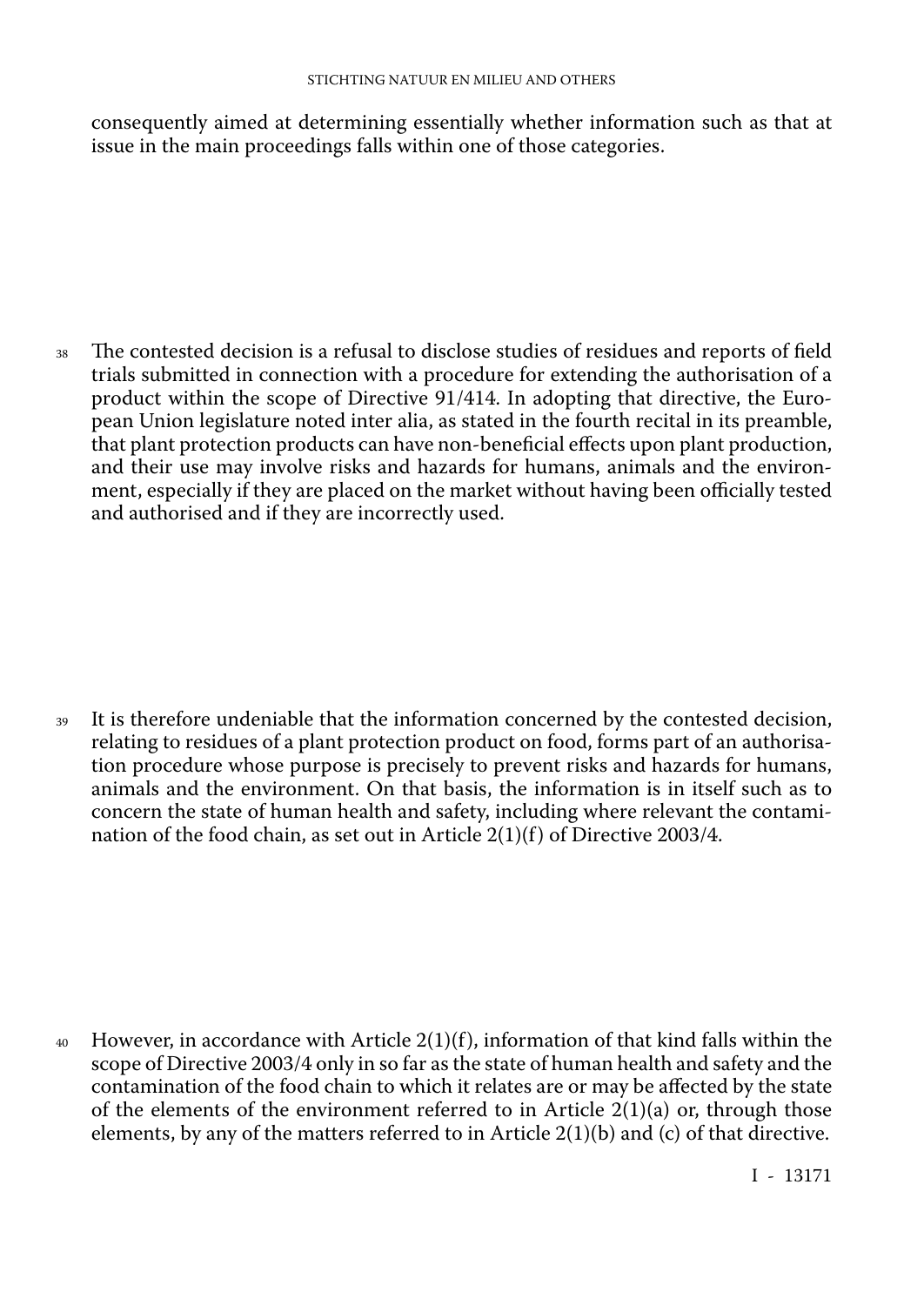41 Article  $2(1)(a)$  of Directive 2003/4 refers to elements of the environment such as air and atmosphere, water, soil, land, landscape and natural sites including wetlands, coastal and marine areas, biological diversity and its components, including geneti cally modified organisms, and the interaction among these elements. Article 2(1)(b) refers to factors such as, inter alia, substances, waste, emissions, discharges and other releases into the environment, affecting or likely to affect the elements of the environ ment referred to in Article 2(1)(a).

<sup>42</sup> In the present case, the provision of information on the presence of residues of plant protection products in or on plants such as lettuce, as in the main proceedings, thus aims, by making it possible to verify the level at which the MRL was set, to limit the risk that a component of biological diversity will be affected and the risk that those residues will be dispersed in particular in soil or groundwater. Although such infor mation does not directly involve an assessment of the consequences of those residues for human health, it concerns elements of the environment which may affect human health if excess levels of those residues are present, which is precisely what that infor mation is intended to ascertain.

<sup>43</sup> In those circumstances, the answer to Question 1 is that the term 'environmental information' in Article 2 of Directive 2003/4 must be interpreted as including infor mation submitted within the framework of a national procedure for the authorisation or the extension of the authorisation of a plant protection product with a view to set ting the maximum quantity of a pesticide, a component thereof or reaction products which may be present in food or beverages.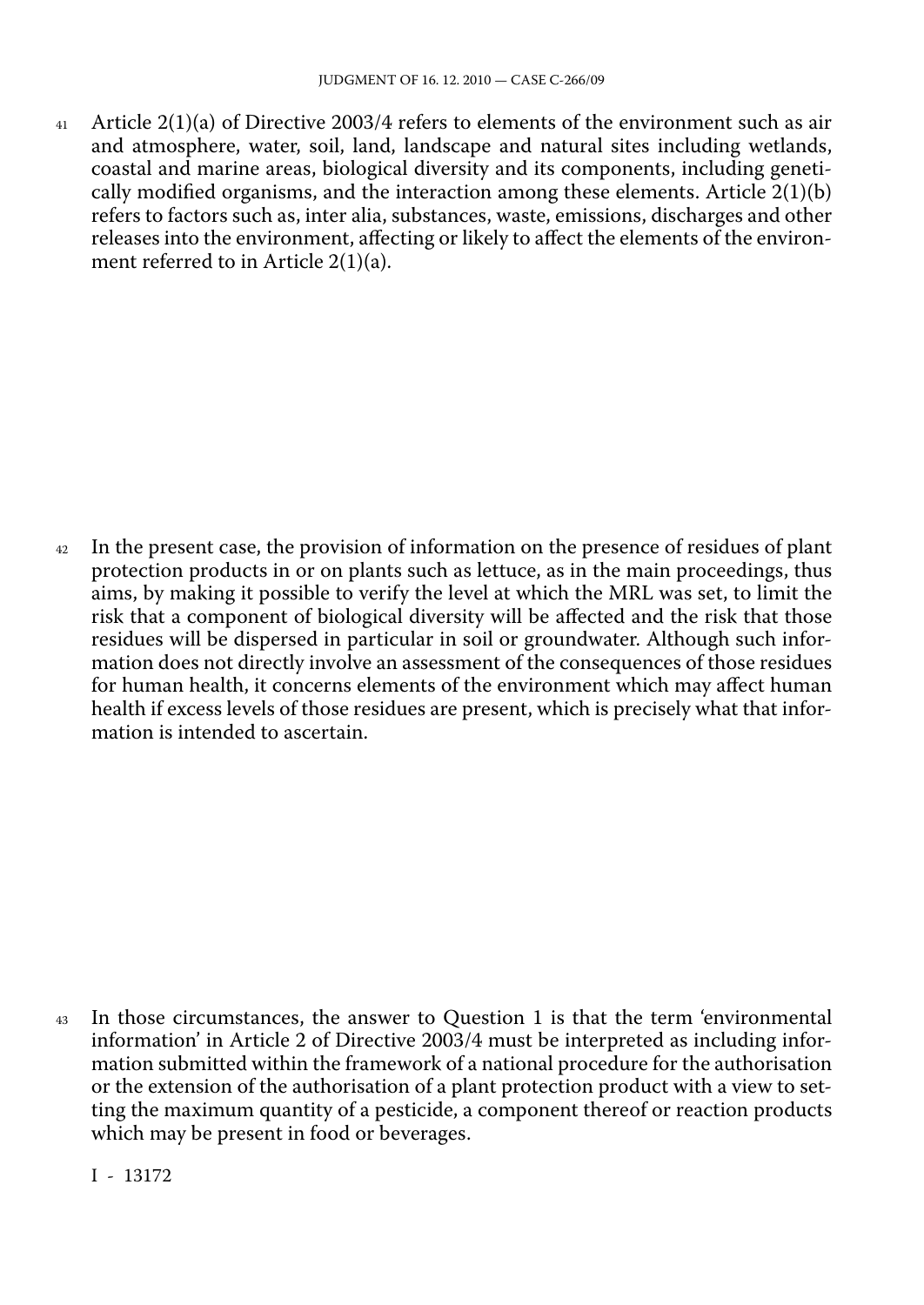#### *Question 2*

<sup>44</sup> By its second question, the referring court asks essentially whether Article 14 of Directive 91/414 must be interpreted as being capable of application only in so far as the obligations under Article 4(2) of Directive 2003/4 are not affected.

<sup>45</sup> It should be noted, as a preliminary point, that the second paragraph of Article 14 of Directive 91/414 contains a list of documents and information which cannot be treat ed as confidential. These include, in the fifth indent, 'summar[ies] of the results of the tests to establish the substance's or product's efficacy and harmlessness to humans, animals, plants and the environment'. Consequently, in a situation such as that at is sue in the main proceedings, before determining the scope of the protection of coni dentiality sought by Bayer under the first paragraph of Article 14 of Directive 91/414, the competent national authorities must ascertain whether the information and doc uments concerned are among those listed in the second paragraph of Article 14.

<sup>46</sup> To answer the referring court's question, it must be recalled that the conditions of access to environmental information were originally laid down by Directive 90/313, which was repealed by Directive 2003/4 as from 14 February 2005.

<sup>47</sup> Article 14 of Directive 91/414 established the principle that applicants for marketing authorisations may request that information submitted by them involving industrial or commercial secrets be treated as confidential, but 'without prejudice to Council Directive 90/313'. Article 3 of the latter directive provided that Member States could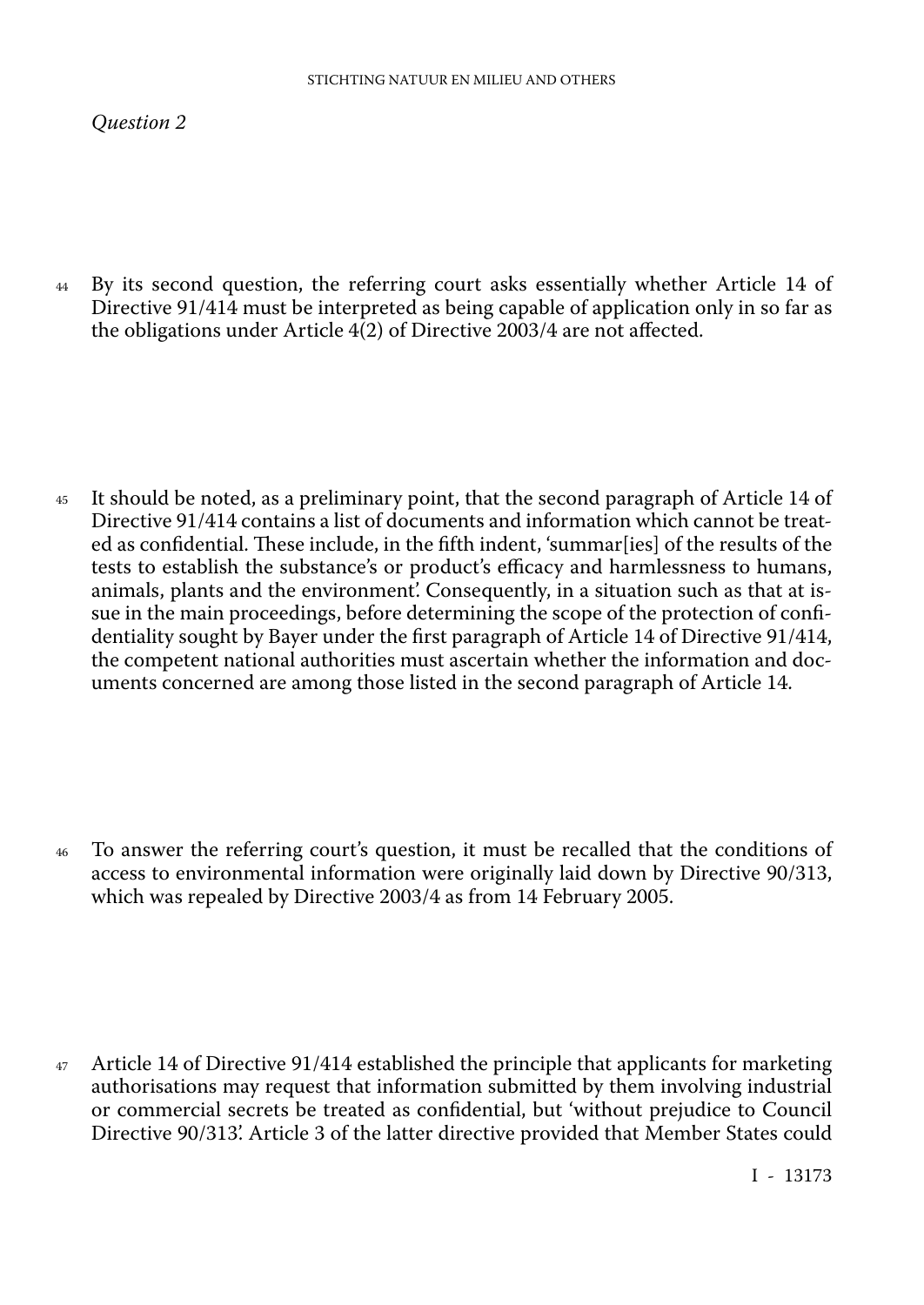refuse access to information relating to the environment if it affected commercial and industrial confidentiality.

- <sup>48</sup> Directive 90/313 was replaced by Directive 2003/4, Article 4 of which provides for protection of industrial and commercial secrets that is less strict than the protec tion deriving from Directive 91/414 in conjunction with Directive 90/313, in that it requires that, for a decision to be taken on whether or not to refuse disclosure of environmental information, the interest served by the refusal to disclose must be bal anced against the public interest served by disclosure.
- <sup>49</sup> In this context, it should be noted that with effect from 14 February 2005, by virtue of the express provisions of Article 11 of Directive 2003/4, Article 14 of Directive 91/414 must be read as referring no longer to Directive 90/313 but to Directive 2003/4. In the absence of any contrary provision on the point in Directive 2003/4, full effect must be given to the reference which is now thus made by Article 14 of Directive 91/414 to Directive 2003/4.
- <sup>50</sup> Article 14 must therefore be read as meaning that it is without prejudice to Directive 2003/4 that the Member States and the Commission must ensure that information supplied by applicants for authorisations to place plant protection products on the market which involves industrial or commercial secrets is treated confidentially if the applicants so request and the Member State or the Commission accepts that their request is warranted.
- <sup>51</sup> Consequently, in a situation such as that at issue in the main proceedings, it is for the competent authorities of the Member State concerned, when a request has been made to them for confidential treatment of information supplied, to process it in compliance with the conditions laid down in Article 14, provided that that process ing does not lead those authorities, where a request for access to that information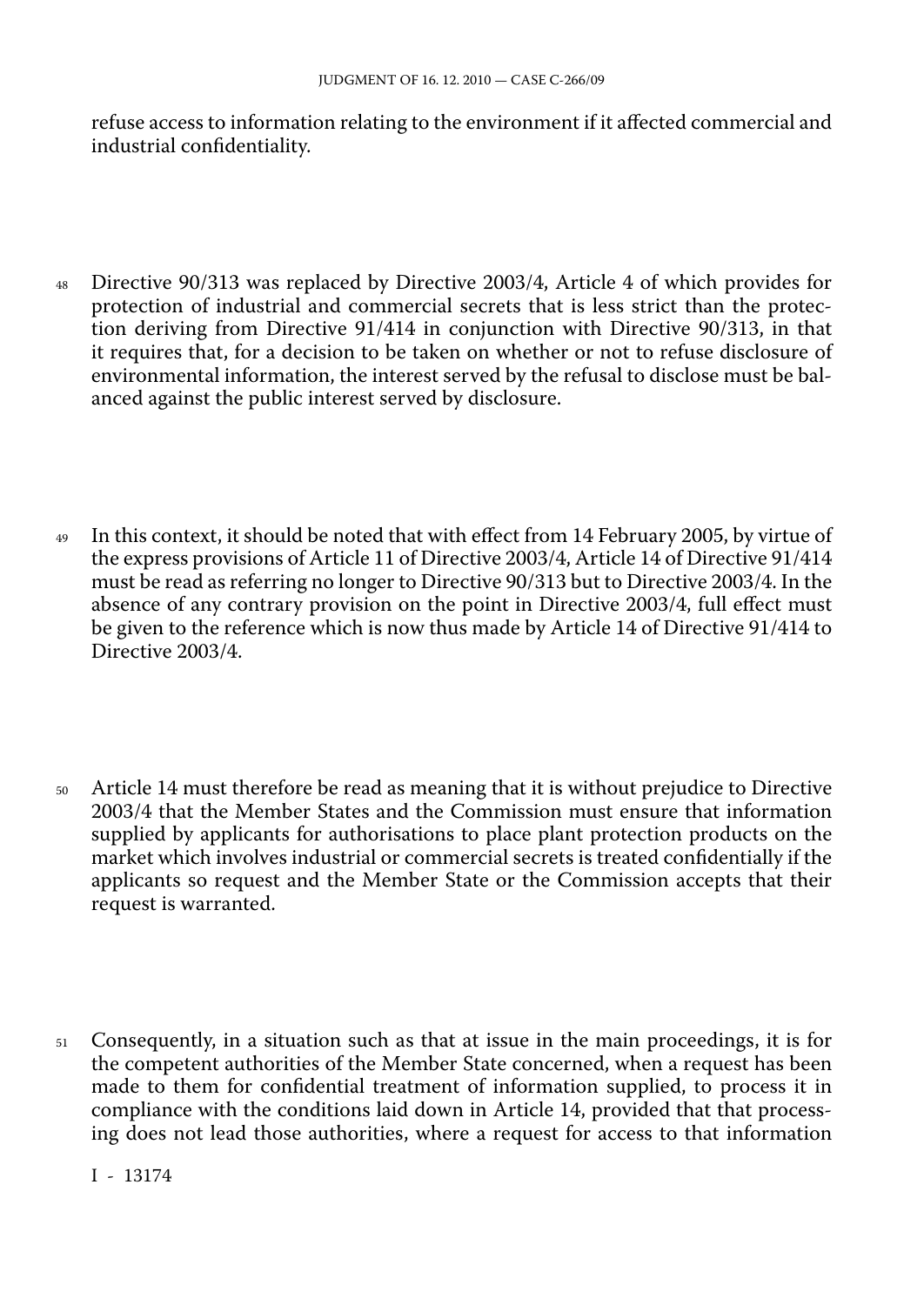has also been made to them, to disregarding the obligations which now rest on them pursuant to Directive 2003/4.

<sup>52</sup> Those obligations are set out in Article 4 of Directive 2003/4. That article allows Member States to provide that a request for environmental information may, except where the information relates to emissions into the environment, be refused if dis closure of the information would adversely affect the confidentiality of commercial or industrial information where such confidentiality is provided for by national or European Union law. However, the article also requires that such a ground for refusal must be interpreted in a restrictive way, taking into account the public interest served by disclosure, and that in every particular case the public interest served by disclosure must be weighed against the interest served by the refusal.

<sup>53</sup> In those circumstances, where a request is made to the competent authorities for access to environmental information that has been supplied by an applicant for an authorisation to place plant protection products on the market, and the request for protection of that information as industrial or commercial secrets within the mean ing of Article 14 of Directive 91/414 appears to them to be justified, those authorities are nevertheless obliged to allow the request for access to that information if it relates to emissions into the environment or if, in other cases, the public interest served by disclosure appears to outweigh the interest served by the refusal to disclose.

<sup>54</sup> In the light of the above considerations, the answer to Question 2 is that, provided that a situation such as that at issue in the main proceedings is not one of those list ed in the second paragraph of Article 14 of Directive 91/414, the first paragraph of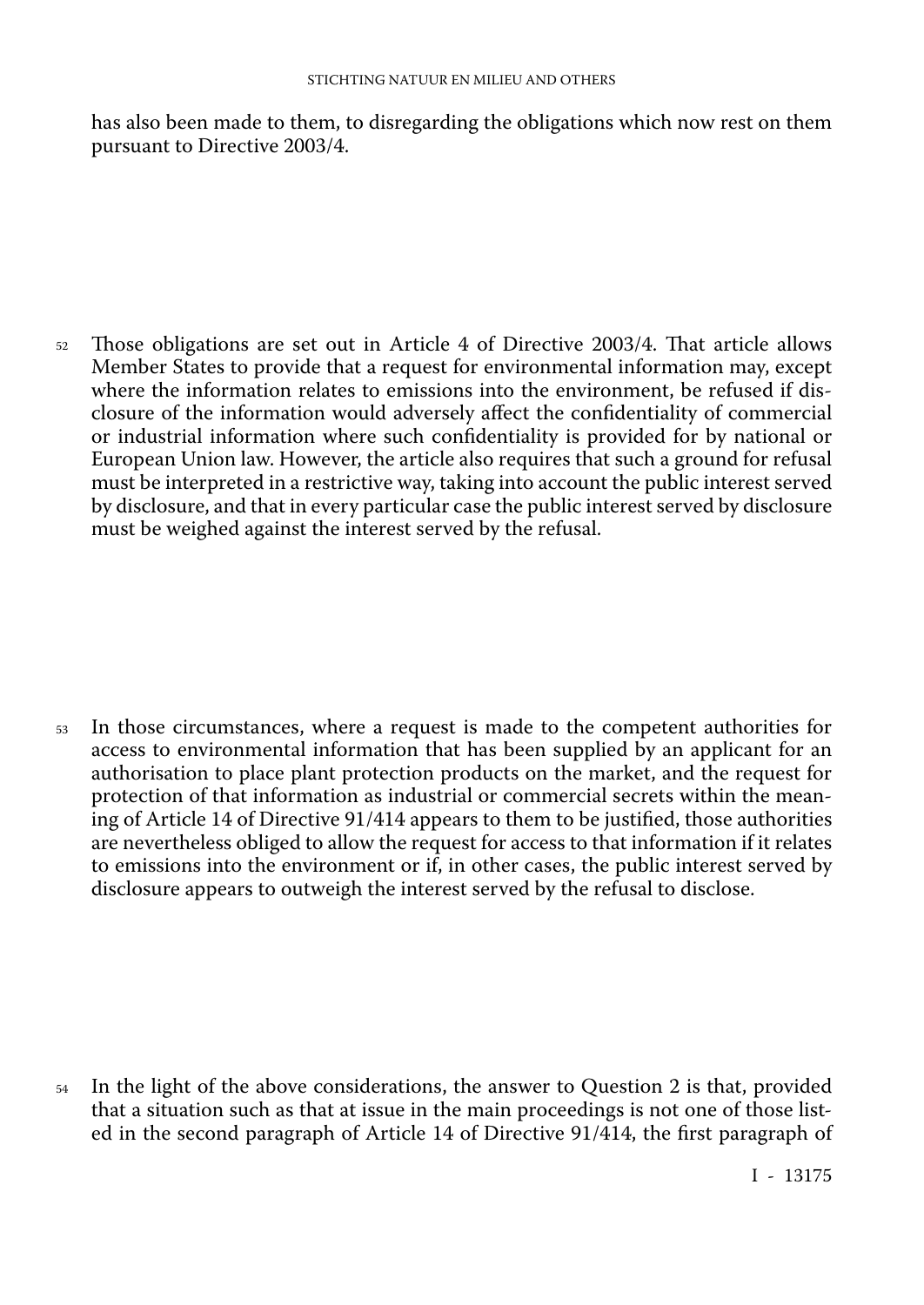Article 14 of that directive must be interpreted as being capable of application only in so far as the obligations under Article 4(2) of Directive 2003/4 are not affected.

*Question 3*

- <sup>55</sup> By its third question the referring court asks essentially whether Article 4 of Directive 2003/4 must be interpreted as meaning that the balancing exercise it prescribes between the public interest served by the disclosure of environmental information and the specific interest served by a refusal to disclose must be carried out in each individual case submitted to the competent authorities, or that it can be defined in a general measure adopted by the national legislature.
- <sup>56</sup> It is apparent from the very wording of Article 4 of Directive 2003/4 that the Euro pean Union legislature prescribed that the balancing of the interests involved was to be carried out in every particular case.
- <sup>57</sup> Neither Article 14 of Directive 91/414 nor any other provision of Directive 2003/4 suggests that the balancing of the interests involved, as prescribed in Article 4 of Directive 2003/4, could be substituted by a measure other than an examination of those interests in each individual case.
- <sup>58</sup> That does not, however, prevent the national legislature from determining, by a gen eral provision, criteria to facilitate that comparative assessment of the interests in volved, provided only that that provision does not dispense the competent authorities from actually carrying out a specific examination of each situation submitted to them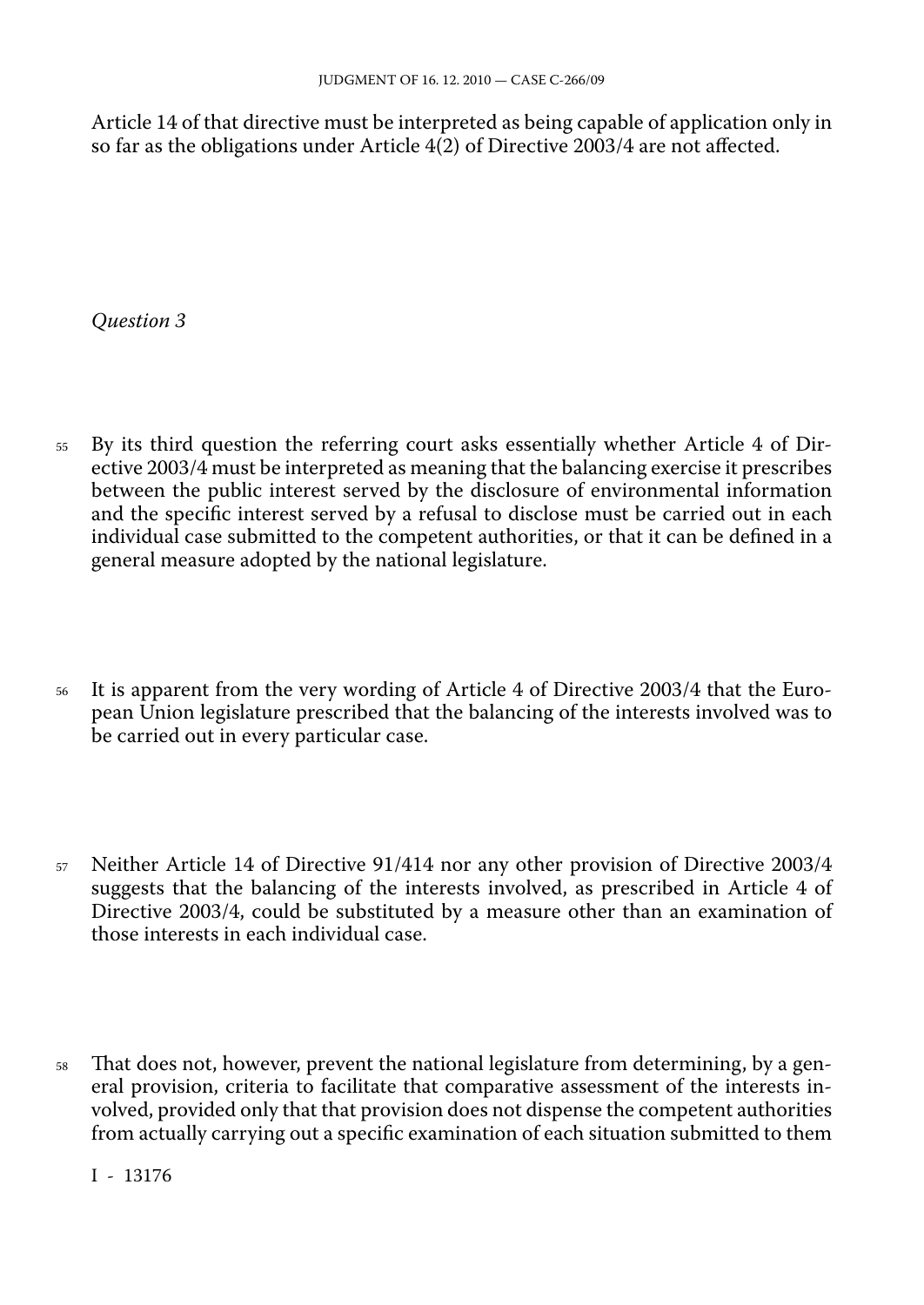#### STICHTING NATUUR EN MILIEU AND OTHERS

in connection with a request for access to environmental information made on the basis of Directive 2003/4.

<sup>59</sup> It follows from the above considerations that the answer to Question 3 is that Article 4 of Directive 2003/4 must be interpreted as meaning that the balancing exercise it prescribes between the public interest served by the disclosure of environmental information and the specific interest served by a refusal to disclose must be carried out in each individual case submitted to the competent authorities, even if the na tional legislature were by a general provision to determine criteria to facilitate that comparative assessment of the interests involved.

**Costs**

 $60\sigma$  Since these proceedings are, for the parties to the main proceedings, a step in the action pending before the national court, the decision on costs is a matter for that court. Costs incurred in submitting observations to the Court, other than the costs of those parties, are not recoverable.

On those grounds, the Court (Fourth Chamber) hereby rules:

**1. The term** '**environmental information**' **in Article 2 of Directive 2003/4/EC of the European Parliament and of the Council of 28 January 2003 on pub lic access to environmental information and repealing Council Directive 90/313/EEC must be interpreted as including information submitted within**